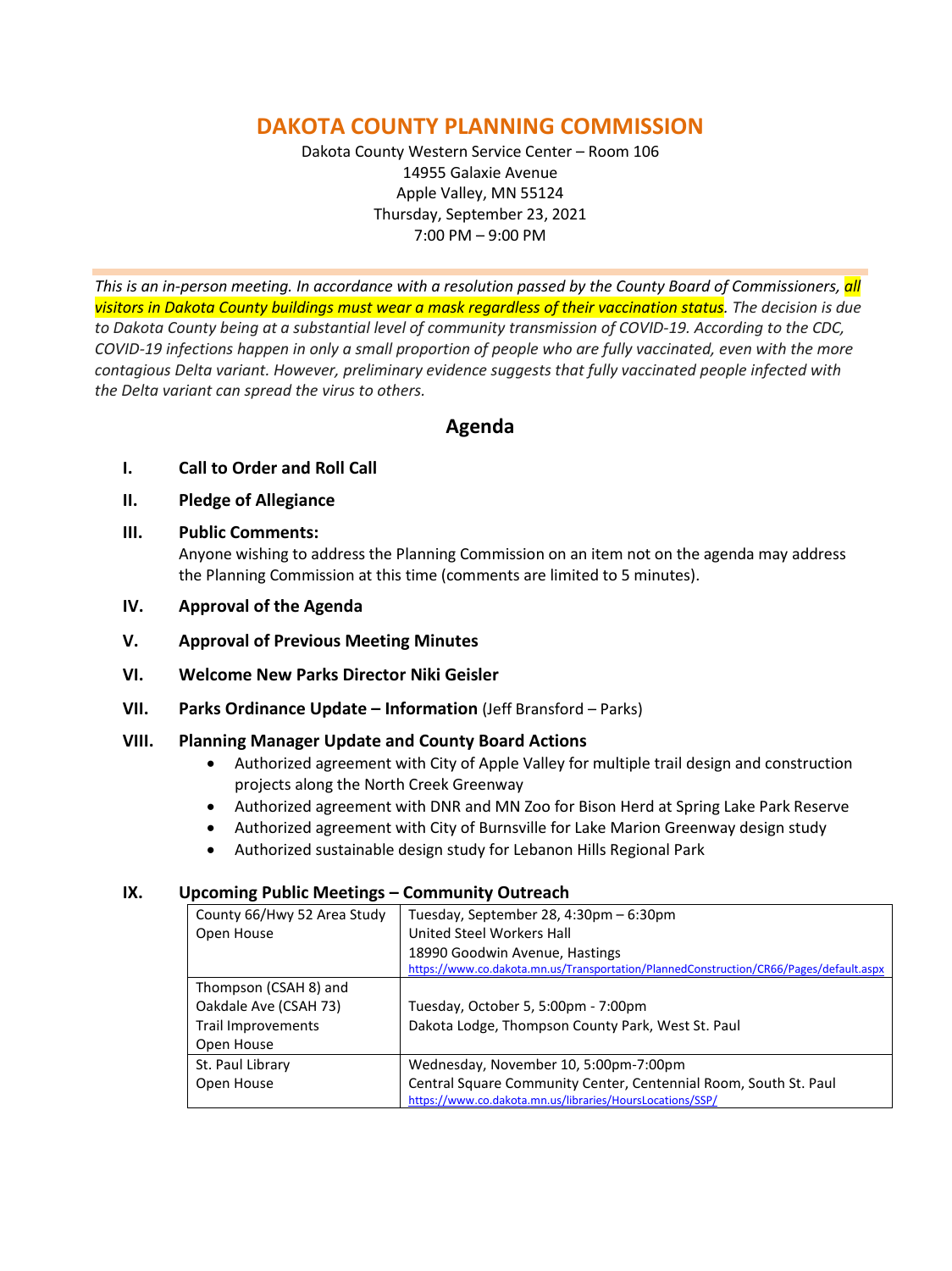## **X. Topics for Next Meeting** (Thursday, October 28, 2021)

• Miesville Ravine Natural Resource Management Plan and Master Plan update

# **XI. Planning Commissioner Announcements/Updates**

**XII. Adjourn**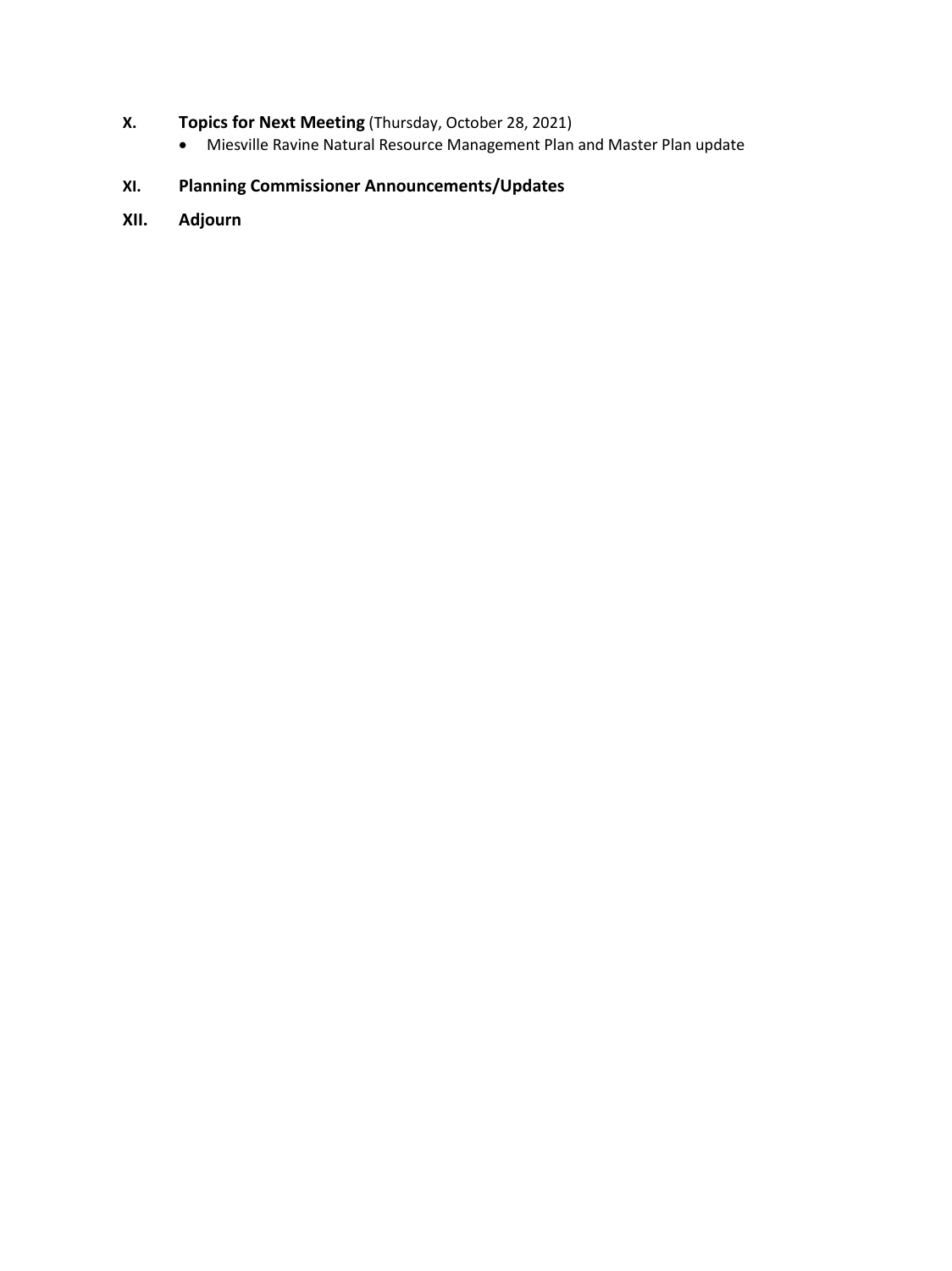## **DAKOTA COUNTY PLANNING COMMISSION**

**Date AGENDA ITEM:** Progress Report on Revision of Dakota County Ordinance No. 107 (Park Ordinance)

#### **PURPOSE**

Provide Planning Commission:

- 1. Informational progress report on the comprehensive revision of Dakota County Ordinance No. 107.
- 2. Facilitated discussion on principles used to guide the revision of certain Ordinance topics.

#### **BACKGROUND**

Ordinance No. 107 is a far-ranging document that provides rules and regulations on the public use of County park lands. This includes rules for recreational activities, public safety, fair use, and the preservation of natural and cultural resources, among others.

The Ordinance was enacted in 1997, and over the past twenty-four years, many changes have occurred in technology and the way that visitors use County parks. New activities, emerging safety, and social issues, and other missing topics in the Ordinance have created uncertainty for staff tasked with planning and providing park uses. Furthermore, several areas within the Ordinance require clarification to allow for proper enforcement.

Dakota County initiated a multi-phase project in 2019 to update the Ordinance. Phase I was conducted by the Office of Performance and Analysis (OPA) in conjunction with the Parks Department and other internal stakeholders. It included conducting background research to provide a summary of pertinent topics that should be addressed in the update. Phase I also involved a benchmark review of ordinance documents from similar agencies and preliminary research into best practices for managing certain park uses. The Planning Commission was provided an informational update on the outcomes of Phase I in November 2019.

Phase II is currently underway. It involves the comprehensive development of an updated Ordinance based upon the findings from Phase I as well as internal and external engagement activities planned for this fall. These engagement activities are intended to seek focused input on potential revisions from subject matter experts, existing user groups, and historically under-represented populations.

The project timeline calls for compiling all comments and drafting the revised Ordinance between December 2021 and February 2022. Staff will return to the Planning Commission in early 2022 to review the final proposed Ordinance prior to submission to the County Board for adoption, currently planned for March or April 2022.

#### **ATTACHMENTS**

- A. Dakota County Ordinance No. 107 (Current Park Ordinance, adopted 6/3/97)
- B. Phase I Summary of Findings: Topics for Revision Consideration
- C. Suggested Discussion Questions

#### **QUESTIONS**

The following questions are intended to help assist in review of the packet materials.

*Please see Attachment C*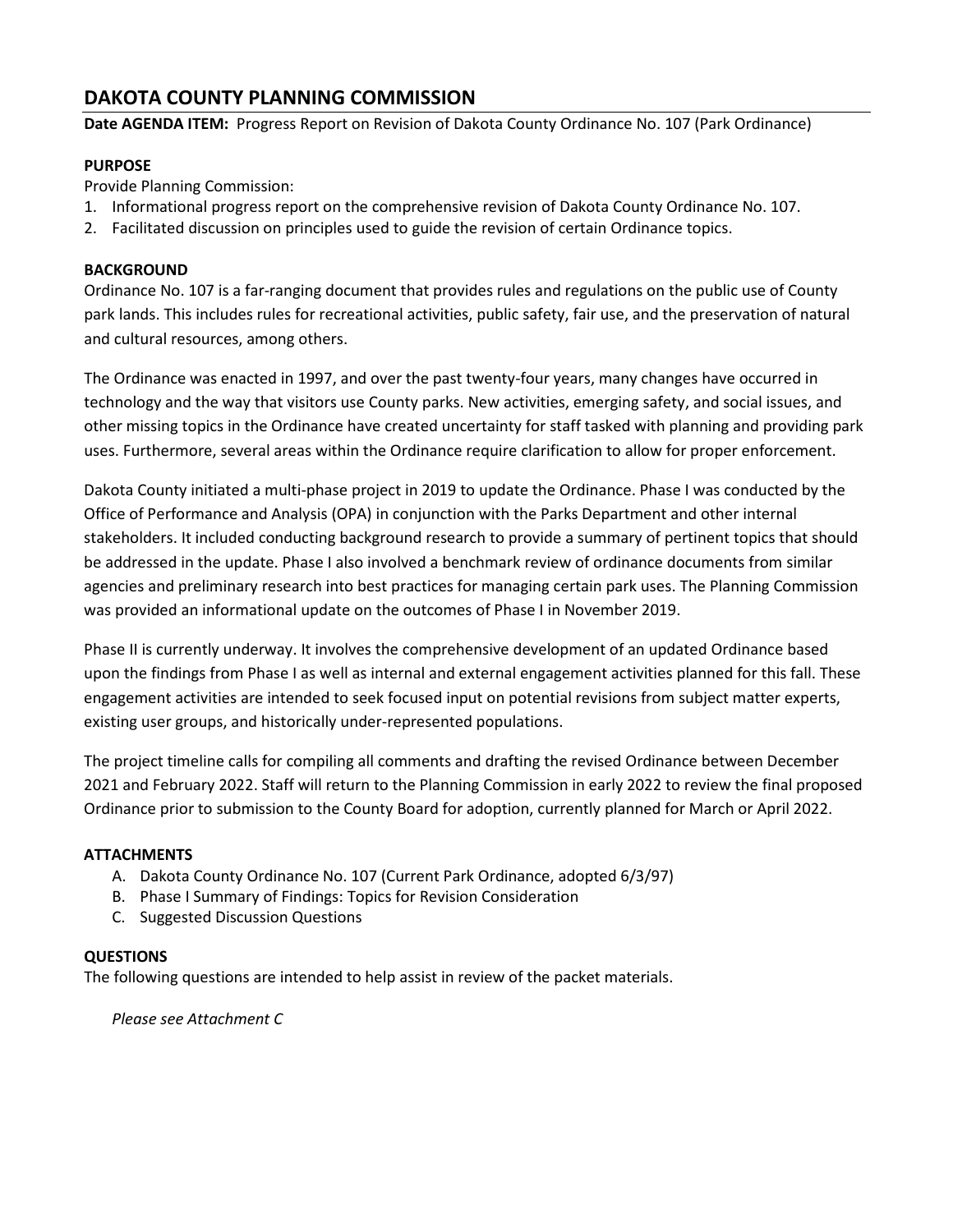#### **Attachment A**

# DAKOTA COUNTY



# **ORDINANCE NO. 107 PARK ORDINANCE**

**ADOPTED BY THE DAKOTA COUNTY BOARD OF COMMISSIONERS JUNE 3,1997** 

**APPROVED BY THE MINNESOTA DEPARTMENT OF NATURAL RESOURCES MAY 13,1997**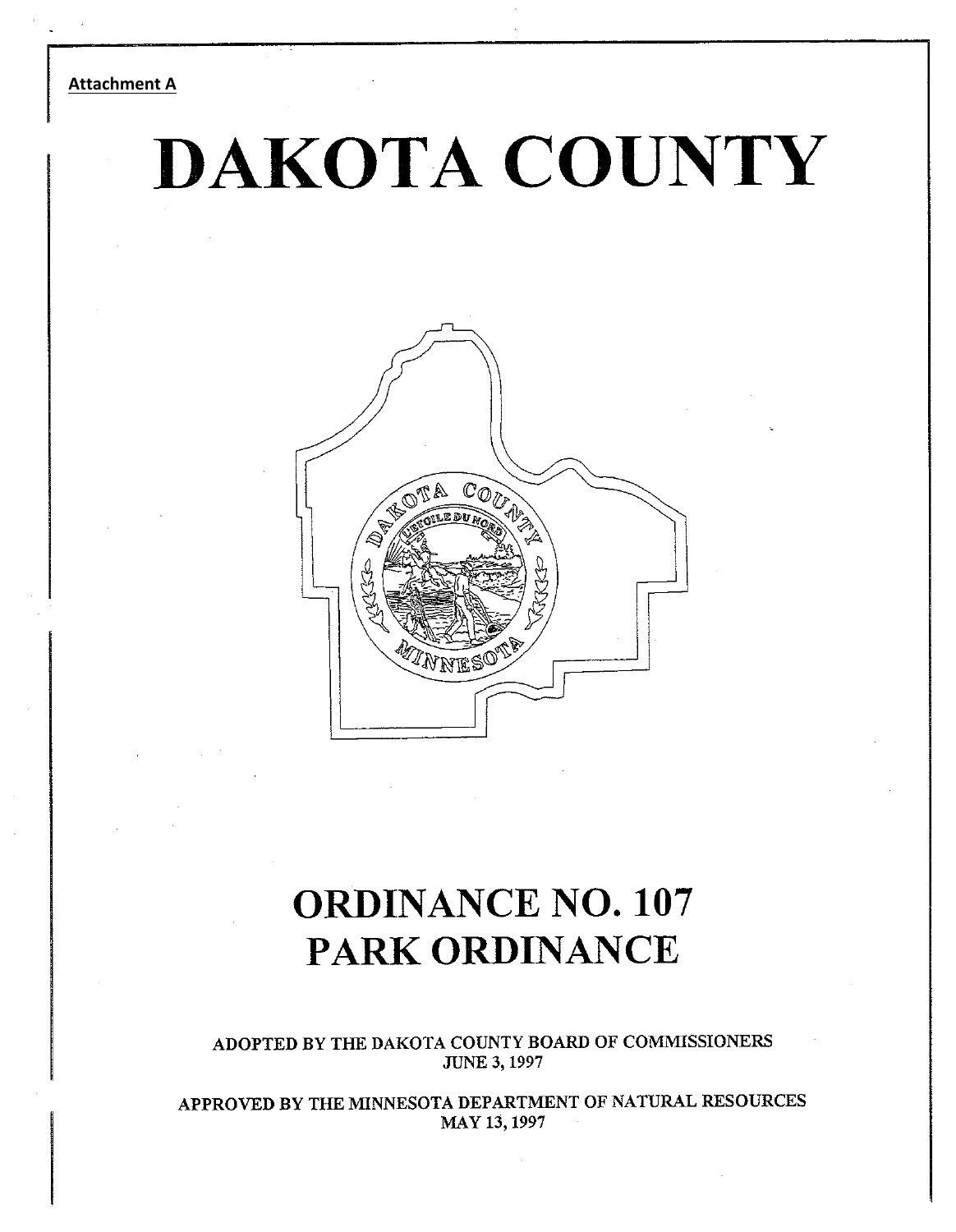# TABLE OF CONTENTS

# **Dakota County Ordinance No. 107<br>Park Ordinance**

| CHAPTER IV - REGULATIONS PERTAINING TO GENERAL PARKLAND OPERATION 8    |  |
|------------------------------------------------------------------------|--|
|                                                                        |  |
|                                                                        |  |
|                                                                        |  |
|                                                                        |  |
|                                                                        |  |
|                                                                        |  |
|                                                                        |  |
|                                                                        |  |
|                                                                        |  |
| CHAPTER V - PROTECTION OF PROPERTY, STRUCTURES, & NATURAL RESOURCES 10 |  |
|                                                                        |  |
|                                                                        |  |
|                                                                        |  |
|                                                                        |  |
|                                                                        |  |
|                                                                        |  |
|                                                                        |  |
|                                                                        |  |
|                                                                        |  |
|                                                                        |  |
|                                                                        |  |
|                                                                        |  |
|                                                                        |  |
|                                                                        |  |
|                                                                        |  |
|                                                                        |  |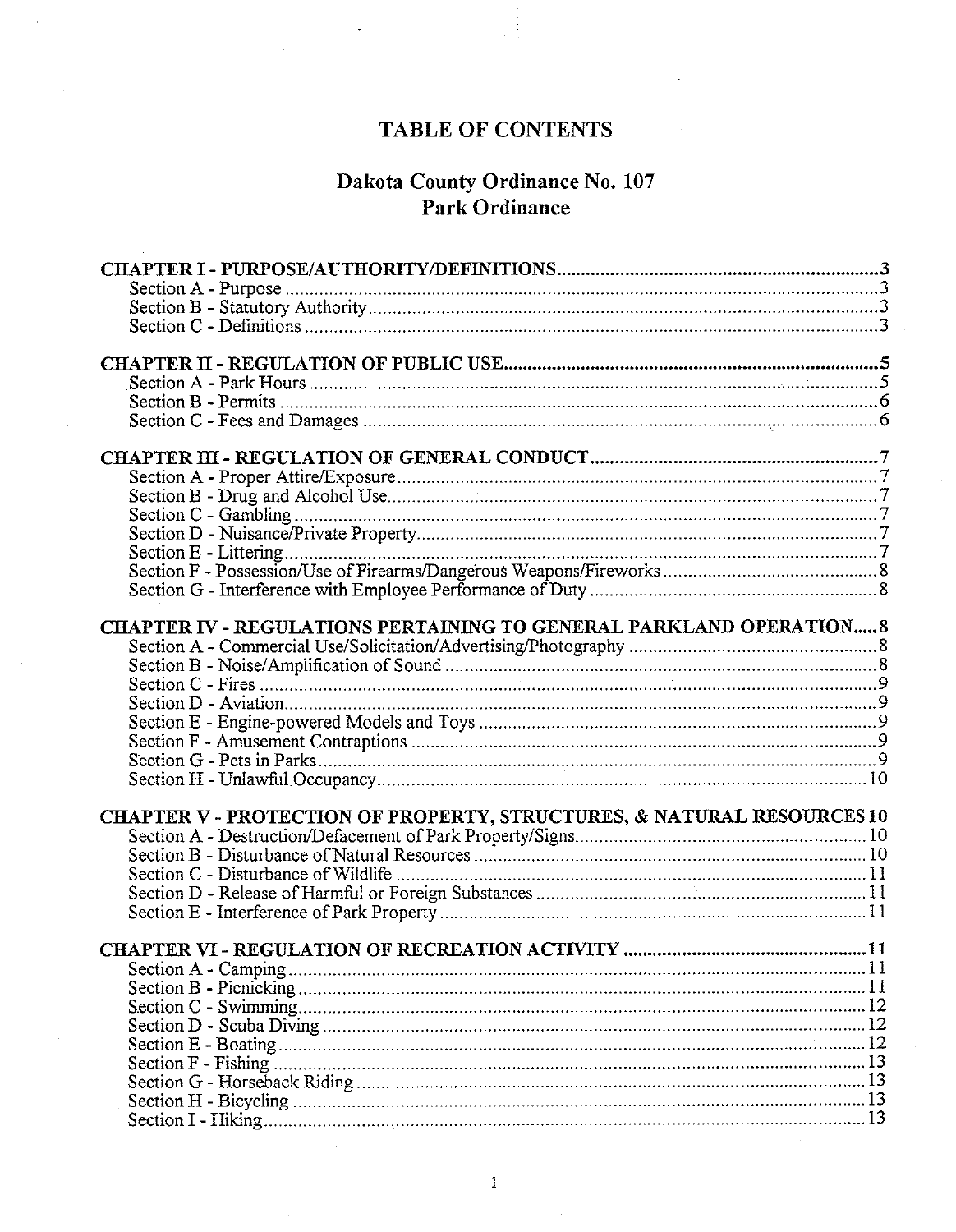| Section K - Snowmobiling                                                 |  |
|--------------------------------------------------------------------------|--|
|                                                                          |  |
|                                                                          |  |
|                                                                          |  |
| CHAPTER VII - REGULATION OF MOTORIZED VEHICLES, TRAFFIC, AND PARKING .15 |  |
|                                                                          |  |
|                                                                          |  |
|                                                                          |  |
|                                                                          |  |
|                                                                          |  |
|                                                                          |  |
|                                                                          |  |
|                                                                          |  |
|                                                                          |  |
|                                                                          |  |
|                                                                          |  |
|                                                                          |  |
|                                                                          |  |
|                                                                          |  |
|                                                                          |  |
|                                                                          |  |
|                                                                          |  |
|                                                                          |  |
|                                                                          |  |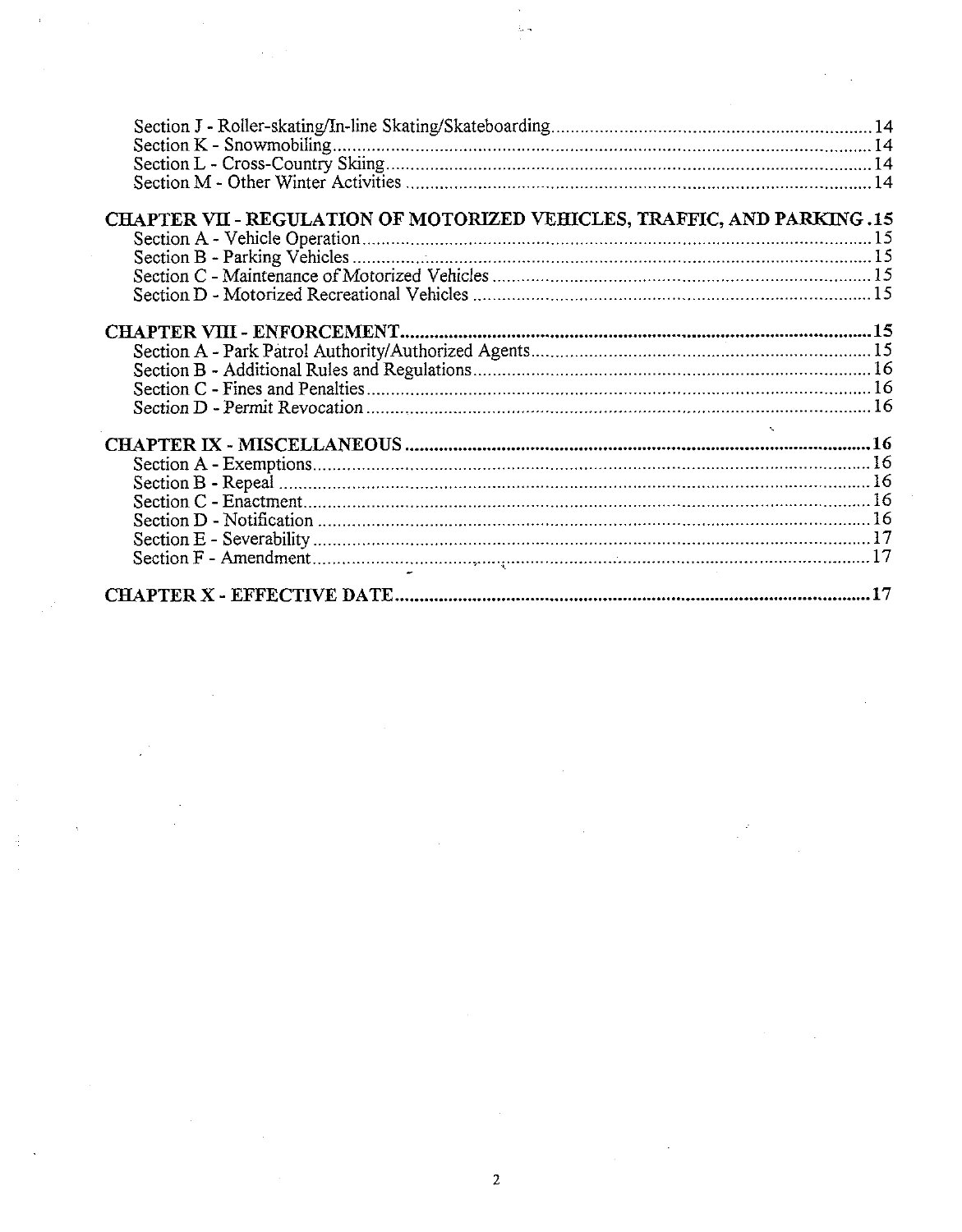#### CHAPTER I - PURPOSE AUTHORITY DEFINITIONS

#### **Section A -Purpose**

The purpose of this ordinance is to further the enactment of the Dakota County Park System's mission as stated in the Dakota County Park Policy Plan:

"The mission of the Dakota County Park System is to provide for the protection and preservation of land in its natural state, while providing for outdoor natural resource-oriented recreation activities"

In doing so, the Dakota County Board of Commissioners deems it reasonable, necessary, and desirable to enact an ordinance specifying rules and regulations in order to provide: for the safe and peaceful use of park lands and trails; for the education and recreation of the public; for the protection and preservation of the property, facilities, and natural resources; and for the safety and general welfare of the public.

#### **Section B** - **Statutory Authority**

The Dakota County Board of Commissioners, under Minnesota Statutes, Section 398.3 1 - 398.35 in performing its primary duty of the acquisition, development, operation and maintenance of County parks, trails, and related facilities and-providing the means for public access to lakes, rivers, streams . and other natural features; is granted full power and authority to acquire and establish the above facilities and to operate, maintain, protect, and improve a park system and implement a recreational program. As aid to the accomplishment of these duties, the Board is granted the authority to enact ordinances and to declare that the violation thereof shall be a misdemeanor.

#### **Section C** - **Definitions**

- "Alcoholic Beverage" includes any intoxicating beverage as defined by State Statute and includes beer and wine as further defined in this ordinance.
- "Amusement Contraption" means any contrivance, device, gadget, machine, or structure designed to test the skill or strength of the user or to provide the user with any sort of ride, lift, swing, or fall experience including, but not limited to, ball throwing contest devices, electronic videos, animal ride devices, dunk tanks, ball and hammer devices, trampoline devices and the like.
- "Authorized Adult" means any person who is at least eighteen (18) years of age and authorized by a parent or guardian to have custody and control of a juvenile.
- "Barrels" means any various units of volume or capacity, as a liquid measure of 3 1 to 42 gallons.

"Beer" means any alcoholic malt beverage, including 3.2 beer.

"Board" means the elected members of the Board of Commissioners of Dakota County.

"Case Lot Quantity" means a quantity greater than 12 - 12 ounce containers or a total of 144 ounces of alcoholic beverages. This includes "party balls" containing more than 144 ounces.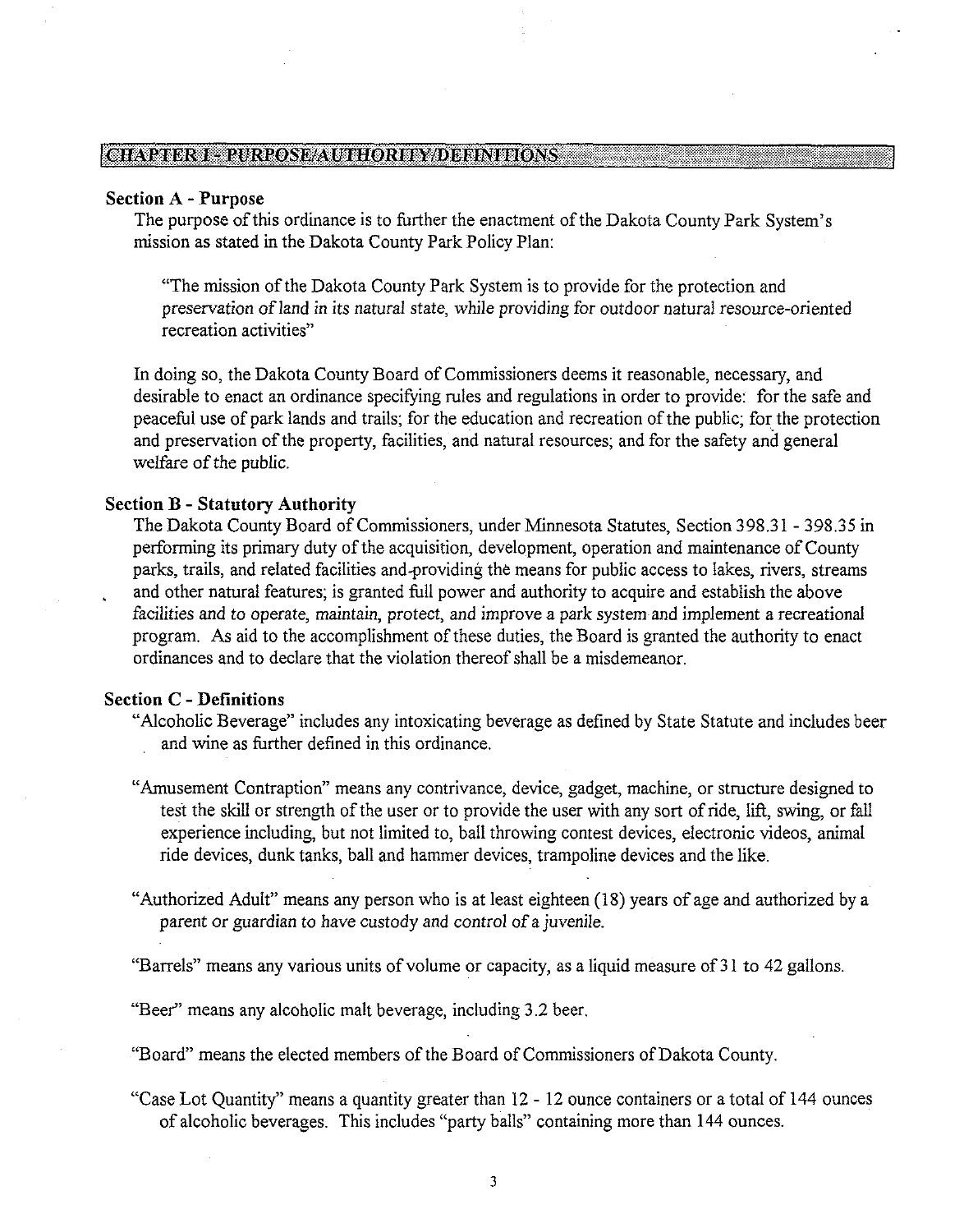- "Controlled substance" means any drug substance or immediate precursor in schedules 1 through 5 of Minnesota Statute 3152.02.
- "County Park" means those parks, park reserves, trails and other areas within the County of Dakota under the control of the Board of Commissioners and designated by them as being a part of the County Park System.
- "Dangerous Weapon" means any firearm, whether loaded or unloaded, or any device designed as a weapon and capable or producing death or great bodily harm, any combustible or flammable liquid or other device or instrumentality that, in the manner it is used or intended to be used, is calculated or likely to produce death or great bodily harm, or any fire that is used to produce death or great bodily harm.

As used in this subdivision, "flammable liquid" means any liquid having a flash point below 100 degrees Fahrenheit and having a vapor pressure not exceeding 40 pounds per square inch (absolute) at 100 degrees Fahrenheit but does not include intoxicating liquor. As used in this subdivision, "combustible liquid" is a liquid having a flash point at or above 100 degrees Fahrenheit.

- "Designated Area" means an area orfacility identified by the Parks Director for use in a specific manner.
- "Inhalant" means any substance that releases vapors and which is used by a person for the purpose of inducing symptoms of intoxication, elation, excitement, confusion, dizziness, paralysis, irrational behavior, or in any manner changing, distorting or disturbing the balance or coordination of a person's audio, visual, or mental processes.

"Keg" means a small cask or barrel containing more than 288 ounces of alcoholic beverage

- "Motorized Recreational Vehicle" means any motorized self-propelled, off-road, or all terrain conveyance including but not limited to a snomobjle, ATVs, mini-bike, amphibious vehicle, gocart, trail bike or dune buggy.
- "Nuisance" means anything which is injurious to health, or indecent or offensive to the senses, or an obstruction to the free use of property, so as to interfere with the comfortable enjoyment of life or property.
- "Park Director" means the person appointed by the Board to serve as the chief administrative oficer of the County Park Department.
- "Park Visitor" means any person, firm, partnership, association, corporation, governmental unit, company or organization of any kind within a County Park.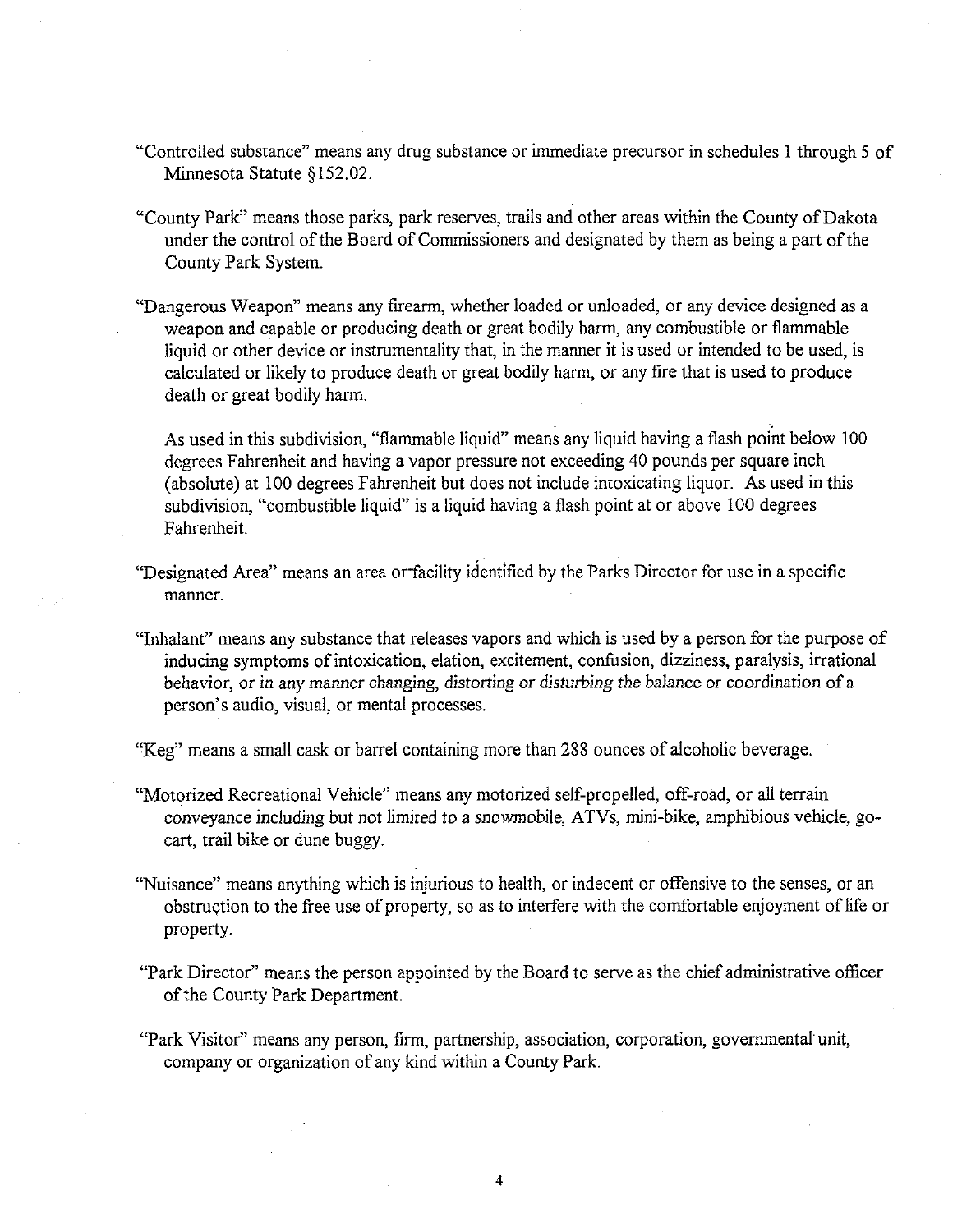- "Permit" means the written permission that must be obtained from the County Parks Department to carry out a given activity.
- "Permittee" means an individual, firm, corporation, society or any group to whom a permit is issued.
- "Person" or Persons" means individuals, firms, corporations, societies or any group or gathering whatsoever.
- "Possession" in relation to a controlled substance means
	- Physical Possession: Having a controlled substance on one's person with knowledge of the nature of the substance, or

Constructive Possession: Having once possessed a controlled substance, continuing to exercise dominion or control over the substance up to the time of arrest, aiding and abetting another in possessing a controlled substance, or being in the condition of having consumed or ingested a controlled substance.

"Special Use" means the use of an area or facility in a County Park for the holding of tournaments, entertainment, or exhibitions; or, in a manner not customary or usual or normally allowed for that area or facility.

"Vehicle" means any motorized, self-propelled, animal drawn or human powered conveyance.

- "Watercraft" means any contrivance used or designed for navigation on water, except: (1) a duck boat during the duck hunting season; (2) a rice boat during the harvest season; **(3)** a seaplane. This definition includes but is not limited to motorboats, personal watercraft or jet skis, paddleboats, canoes, sailboards, and rafts.
- "Wildlife" means any living creature, not human, wild by nature, endowed with sensation and power of voluntary motion -- including quadmpeds, mammals, birds, fish, amphibians, reptiles, crustaceans, and mollusks.
- "Wine" means a vinous alcoholic beverage containing not more than 14% alcohol by volume.

#### CHAPTER **II- REGULATION OF PUBLIC USE**

#### **Section A** - **Park Hours**

- 1. Parks shall be open to the public from 5:00 a.m. until 10:OO p.m. unless otherwise designated by the Park Director. It shall be unlawful for any person to enter or remain in a park between 10:00 p.m. and 5:00 a.m. or such hours as may be posted by the Park Director or be in violation of Ordinance No. 122, Dakota County Juvenile Curfew Ordinance, except when in possession of a permit to do so or when camping in a designated camping area with a camping permit.
- 2. Any park or portion thereof may be closed to the public by the Park Director at any time and for any interval of time or to certain uses as the Board or Park Director finds reasonably necessary.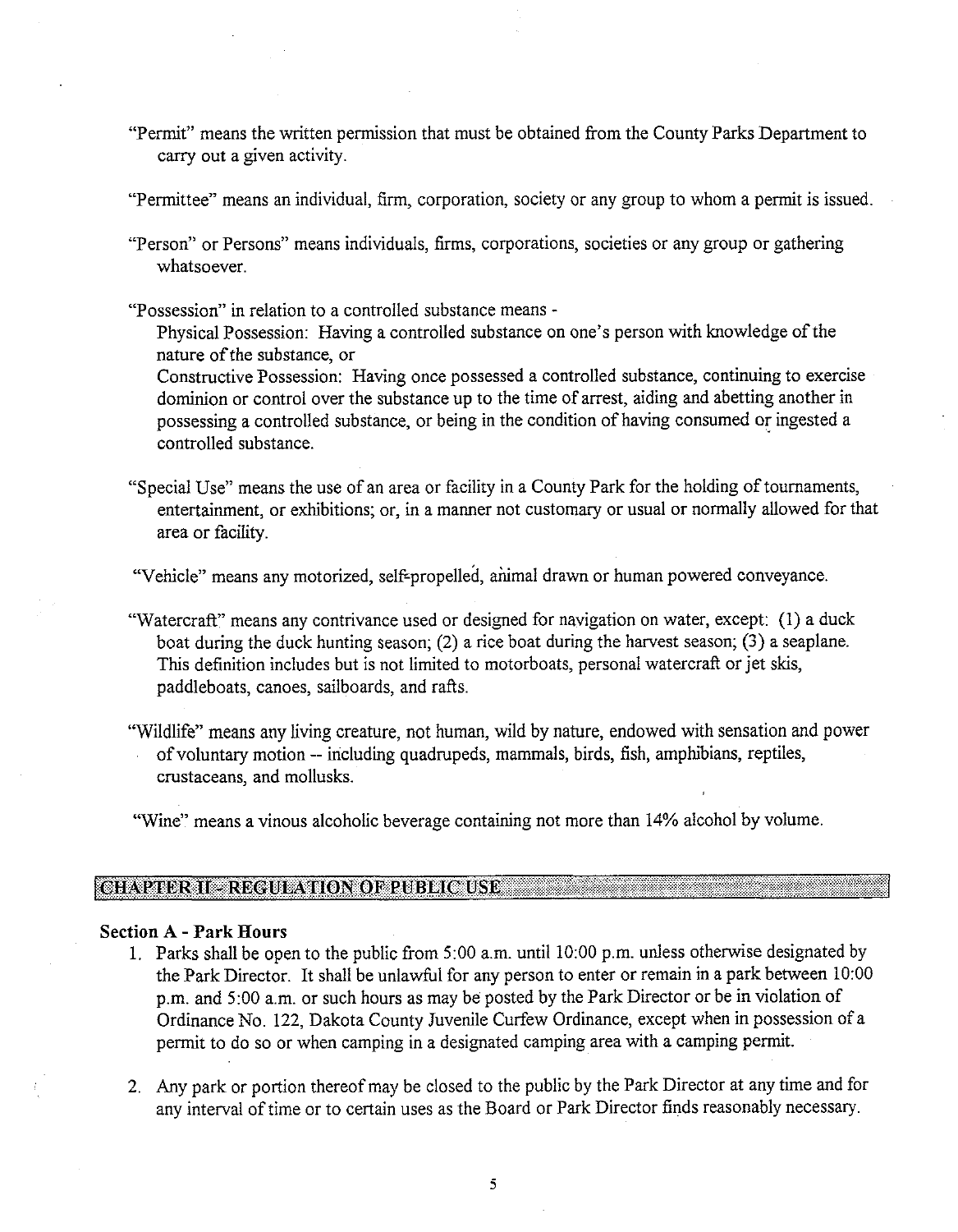3. Open hours for specific areas or facilities within a County Park may be set by the Park Director and may vary from those listed in Subdivision 1.

#### **Section B** - **Permits**

- 1. Permits shall be required for the exclusive or special use of park grounds, trails or facilities, or for the use of park grounds or facilities when they are otherwise closed to the public.
- 2. Permits shall be required for any use which has or which can reasonably be expected to have fifty (50) or more persons involved or for any use that could potentially have a detrimental effect on park property or other park users.
- 3. Permits are issued by the Park Director or designated representative
- 4. Permits are not transferable.
- 5. The permittee or a permittee's designated representative shall be in attendance at all times and have physical possession of the permit.
- 6. A permittee shall be bound by this ordinance and any Department regulations in force as though the same were inserted in said permit.
- 7. It shall be unlawful for a person to violate any provision of a permit.
- 8. Any permit granted pursuant to this ordinance may be revoked upon the violation by the permittee, or associated individual(s), of any provision of the permit, State Statute, any County ordinance, or rule or regulation of the County Parks Department.
- 9 The permittee shall be liable for any loss or damage to County Park property or injury to any person by reason of the negligence of the permittee or associated individual(s).
- 10. It shall be unlawful for any person to refuse to vacate the area designated as reserved by a permit.

#### **Section C** - **Fees and Damages**

- 1. The Board shall set fees for the use of designated areas or facilities and activities within the County Park System.
- 2. It shall be unlawful for any person to use an area or facility or engage in an activity for which a fee has been established by the County Park Department without payment of such fee, unless the payment is waived by permit.
- 3. The Park Director may assess damages to person or persons responsible for any loss, damage or injury sustained by the County Park System.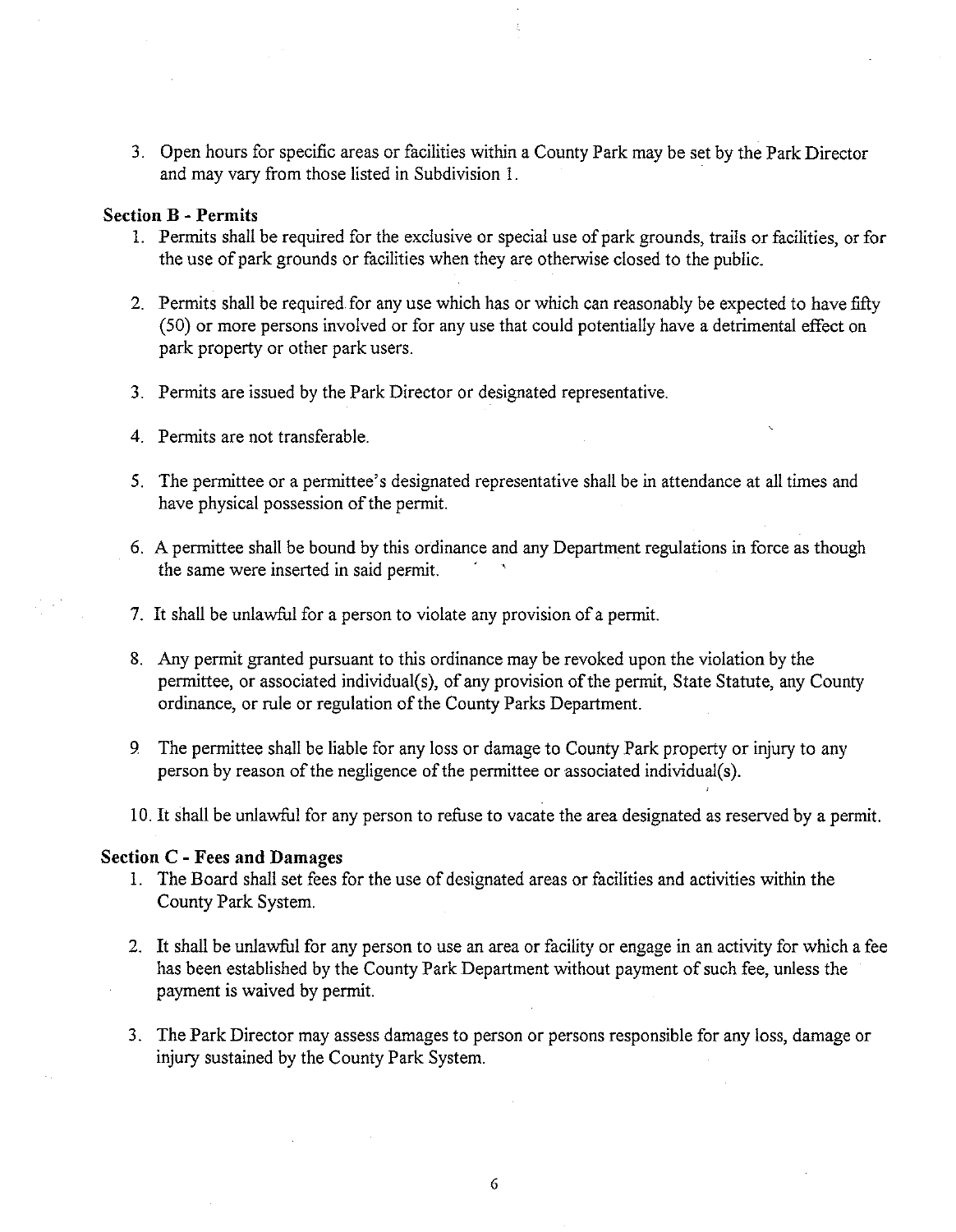#### [CHAPTER **El** - **REGULATION OF** GER'ERAL **COSDUCT**

#### Section A - Proper Attire/Exposure

It shall be unlawful for any person to intentionally expose his or her own genitals, pubic area, buttocks, or female breast below the top of the areola, with less than a fully opaque covering while in a County Park, if **5** years of age or older.

#### Section B -Drug and Alcohol Use

It shall be unlawful, when in a County Park, for any person to:

- 1. Serve, possess, consume, sell, barter, furnish, give, purchase or attempt to purchase any alcoholic beverage in violation of State Statutes;
- **2.** Serve, possess, or consume any alcoholic beverage, except beer and wine in picnic areas or other areas designated for such use, unless otherwise authorized by permit;
- **3.** Possess in an unsealed container or consume any beer or wine on County Park properties set aside or designated as a parking area, road or parkway;
- 4. Possess or bring into a County Park beer or wine in kegs, barrels, or case lot quantities without a permit;  $\omega_{\rm eff} = 1.35\pm0.001$
- 5. Be under the influence of alcohol or other controlled substance:
- 6. Use or be under the influence by reason of inhaling any substance defined as an "inhalant"; or
- **7.** Serve, possess, consume, sell, barter, furnish, give, purchase or attempt to purchase any controlled substance, except the possession or consumption of such substance with a lawful prescription.

#### Section **C** - Gambling

It shall be unlawful for any person to gamble or participate in any game of chance in a County Park except when authorized by permit.

#### Section D - Nuisance/Private Property

It shall be unlawful, when in a County Park, for any person to:

- 1. Commit any act that constitutes a nuisance;
- 2. Place or park vehicles, equipment or property in a manner or location that interferes with traffic or other park visitor's enjoyment of the County Park or specific facility therein; or
- **3.** Leave or store personal property

#### Section E -Littering

It shall be unlawful for any person to:

1. Deposit, scatter, drop, or abandon in a County Park any bottles, cans, glass or broken glass, sewage, waste, refuse or other materials, except in receptacles provided for such purposes; or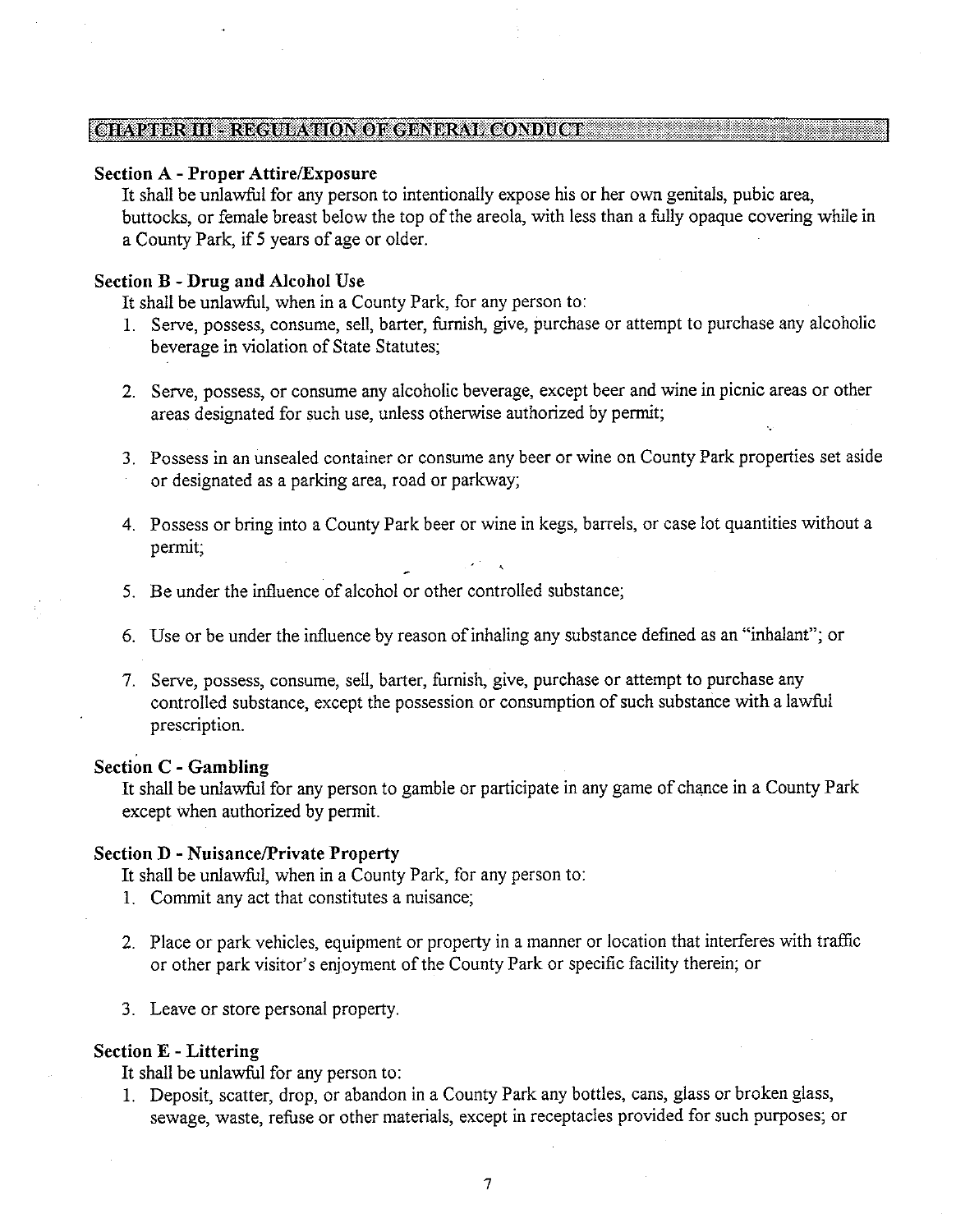2. Bring into a County Park any materials listed in Section E, subd. 1 or hazardous waste, yard waste, solid or liquid waste for the purpose of disposal in receptacles provided in the County Park or on any County Park Property.

#### Section F - Possession/Use of Firearms/Dangerous Weapons/Fireworks

It shall be unlawful, when in a County Park, for any person to:

- 1. Have in their possession or use a dangerous weapon, or
- 2. Possess, set off or attempt to set off or ignite any firecrackers, fireworks, smoke bombs, rockets, black powder guns or other pyrotechnics or explosive device.

#### Section *G* - Interference with Employee Performance of Duty

It shaU be unlawful for any person to impersonate a park employee or to interfere with, harass, or hinder any employee in the discharge of his/her duties.

#### **ICHAPTER IV** - **REGULATIONS PERTAINING TO GENERAL PARKLAND OPERATION** <sup>1</sup>

#### Section A - Commercial **Use/Solicitation/Advertising/Photography**

It shall be unlawful for any person to:

- 1. Use any County Park or park property for commercial purposes without a permit;
- 2. Solicit, sell or otherwise peddle any goods, wares, merchandise, services, liquids or edibles in a County Park except by authorized concession or written permission from the Park Director; or
- 3. Expose, distribute or place any sign, advertisement, notice, poster, or display in a County Park without permission from the Park Director.

#### Section B - Noise/Amplification of Sound

It shall be unlawful, when in a County Park, for any person to:

- 1. Operate or permit the use or operation of any loudspeaker, sound amplifier or other device for the production or reproduction of sound, except for special programs or events at dates and times as authorized by permit;
- 2. Use, operate or permit the use or operation of any radio, phonograph, television set or other machine or device for the production or reproduction of sound in such a manner as to be disturbing or a nuisance to reasonable persons of normal sensitivity within the area of audibility; or
- 3. Willhlly make or continue, or cause to be made or continued, any loud, unnecessary or unusual noise which disturbs the peace or is an annoyance to any reasonable park visitor of normal sensitivity.

The standards which shall be considered in determining whether a violation of the provisions of this section exists shall include, but not be limited to, the following: (1) level of noise; (2) the intensity of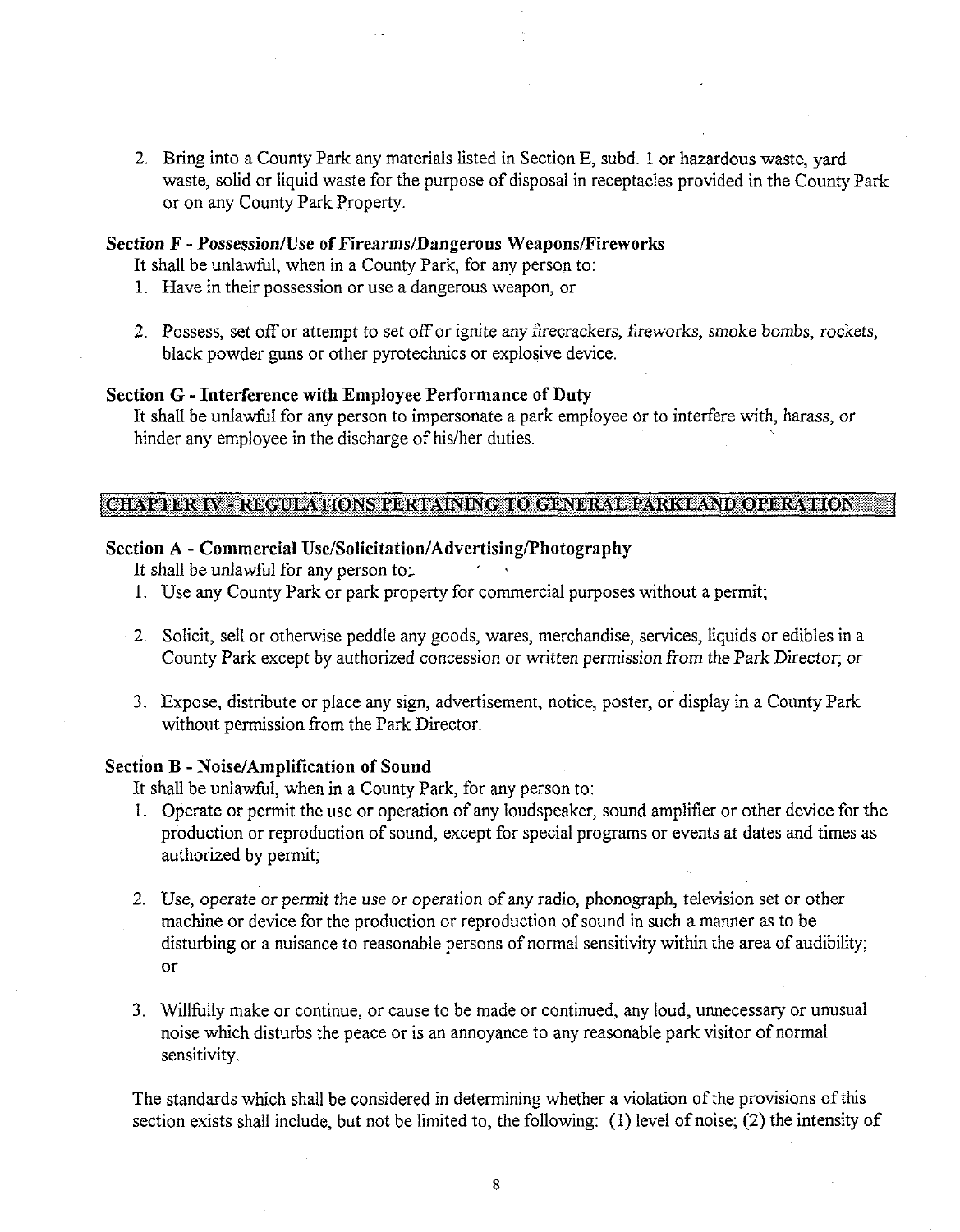the noise; **(3)** whether the nature of the noise is usual or unusual; (4) the level and intensity of the background noise, if any; (5) the type of area within which the noise emanates; (6) the intensity of human use of the area during the time at which the noise emanates; **(7)** the time of the day or night the noise occurs; (8) the duration of the noise; and (9) interpretation of these criteria by assigned staff of the Parks Department.

#### Section C - Fires

It shall be unlawful, when in a County Park, for any person to:

- 1. Start a fire, except a recreational fire or a fire for culinary purposes within containment structures (fire rings, grills, portables stoves) in designated areas;
- 2. Leave a fire unattended or fail to fully extinguish a fire;
- **3.** Drop, throw or otherwise leave unattended lighted matches, burning tobacco products, or other burning or combustible material; or
- 4. Dispose of ashes or embers except in containers designated for that purpose

#### Section D -Aviation

It shall be unlawful for any person to use a County Park as a starting or landing field for aircraft, hot air balloons, parachutes, hang gliders-or other flying apparatus.

#### Section E - Engine-powered Models and Toys

It shall be unlawful for any person to start, fly or use any fuel- or battery-powered model aircraft, model boat, model car, or rocket or like powered toy or model within a County Park, except in those areas or waters designated by the Park Director for such use.

#### Section F - Amusement Contraptions

It shall be unlawful for any person to bring in, set up, construct, manage or operate any amusement or entertainment contraption, device or gadget in a County Park without a permit.

#### Section G - Pets in Parks

It shall be unlawful for any person owning, having control or custody of any pet, excluding animals certified to and assisting persons with disabilities, to:

- 1. Bring a pet into or have a pet in a County Park without it being caged or under physical control on a leash no more than six feet in length;
- 2. Allow a pet to enter a swimming beach area, nature center area, youth camp, picnic area, playground, park building, or other unauthorized area within a County Park;
- **3.** Allow a pet to disturb, harass, or interfere with any park visitor, park visitor's property, park employee, park employee's property, the employees or property of a contractor of the County, or to endanger the safety of park visitors, park employees, or employees of a contractor of the County;
- 4. Allow a pet to damage park property, resources, or facilities;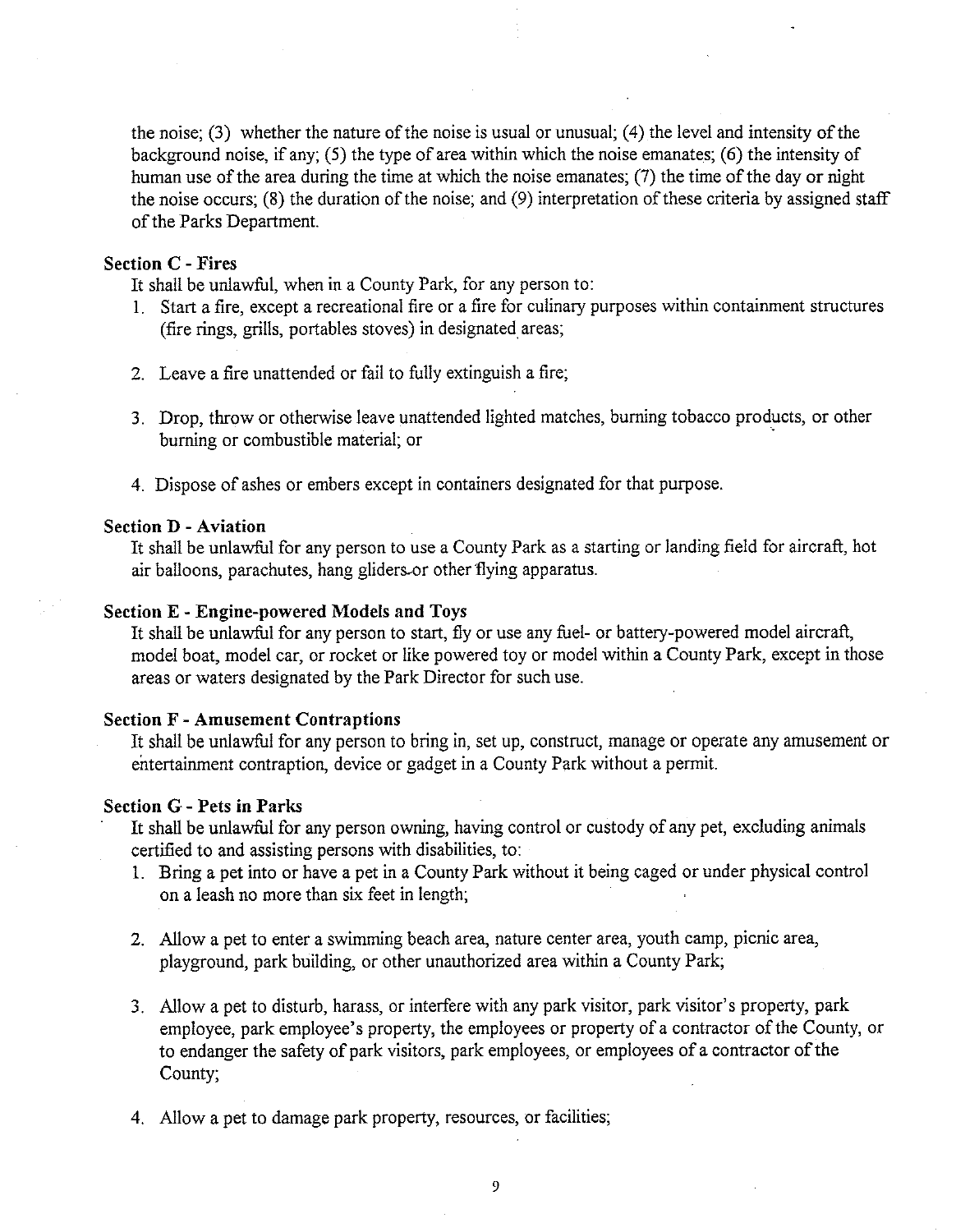- 5. Tether a pet to a tree, plant, building or park equipment, or leave a pet unattended in a County Park;
- 6. Bring a pet into a County Park without possessing and using an appropriate device for cleaning up pet feces and disposing of the feces in a waste receptacle;
- 7. Lead or control a pet while on in-line skates, skateboard, skis, bicycle or any other means except while on foot, unless authorized by permit in a County Park; or
- 8. Operate a cart, wagon, dog sled, skijoring device or any other equipment pulled by a pet or other animal in a County Park, unless authorized by permit or as a participant in a permitted special event.

#### Section H - Unlawful Occupancy

It shall be unlawful for any person to enter in any way any building, installation, or area that may be under construction or locked or closed to public use; or to enter or be upon any building, installation, or area after the posted closing time or before the posted opening time, or contrary to posted notice in any County Park.

#### CHAPTER V - PROTECTION OF PROPERTY, STRUCTURES, & NATURAL RESOURCES

#### Section **A** - Destruction/Defacement of Park Property/Signs

It shall be unlawful for any person to:

- 1. Intentionally deface, vandalize, tamper with or otherwise cause destruction to park property; or
- 2. Intentionally deface, destroy, cover, damage, tamper with or remove any placard, notice or sign, or parts thereof, whether permanent or temporary, posted or exhibited by the Parks Department.

#### Section B - Disturbance of Natural Resources

It shall be unlawful, when in a County Park, for any person to:

- 1. Intentionally remove, alter, injure, or destroy any tree, plant, or other vegetation, soil, mineral or other natural resource;
- 2. Intentionally remove materials from, alter, or destroy an archeological site or resource, or site of scientific significance or interest;
- **3.** Dig trenches, holes, or other excavations;
- 4. Allow a pet to act in violation of Section B, subdivision I, 2 or **3;**
- 5. Divert, impound or alter a watercourse; or
- 6. Introduce, release, abandon or dispose of any plant or animal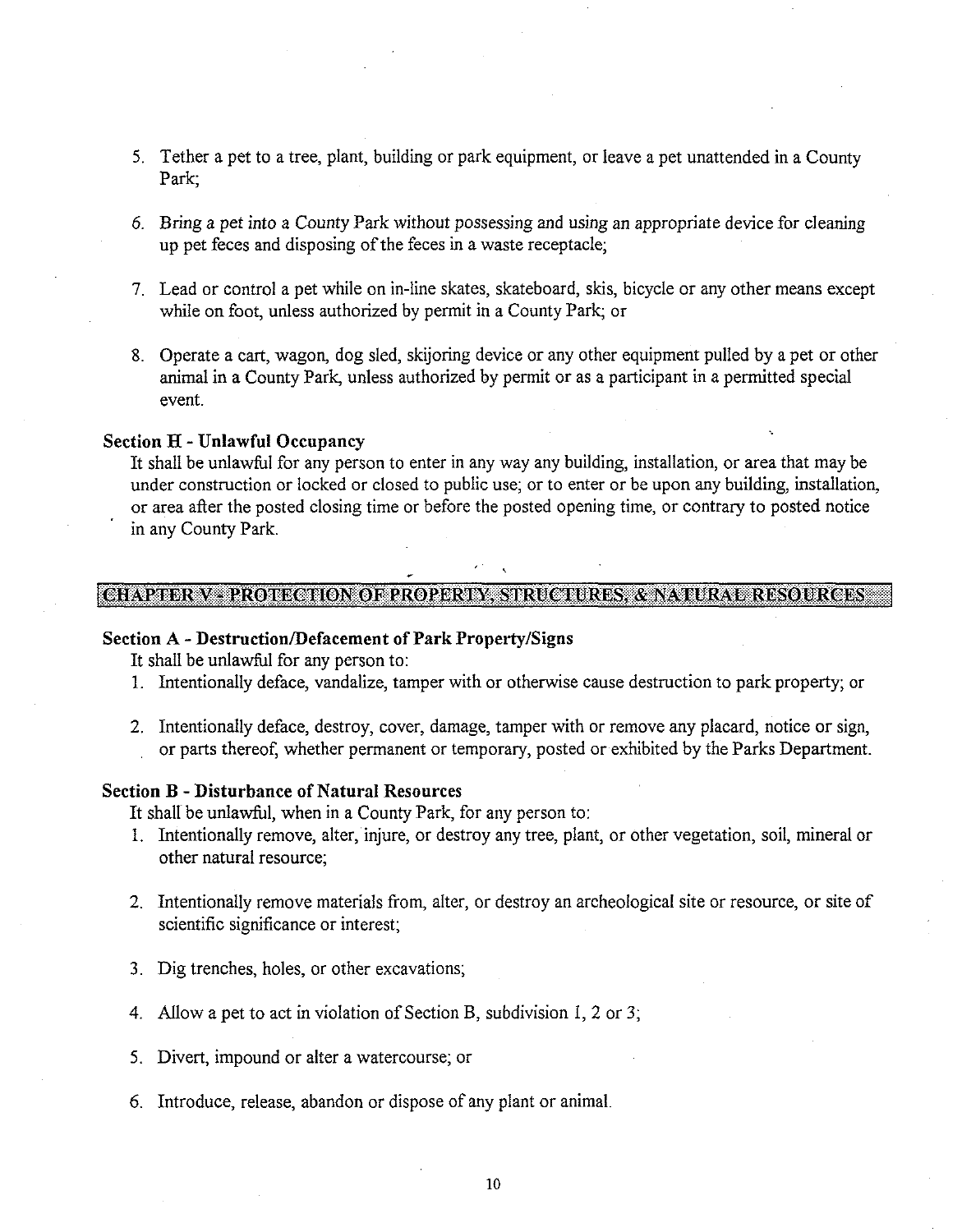#### Section *C* - Disturbance of Wildlife

It shall be unlawful, when in a County Park, for any person to:

- 1. Kill, trap, hunt, injure, pursue, feed or in any manner disturb or cause to be disturbed, any species of wildlife, except fishing in designated areas pursuant to the State game laws, and except wounded or escaped animals from outside the County Park which may be captured or otherwise dispatched on park property when lawful and necessary.
- 2. Intentionally remove, alter, injure, or destroy habitat used by any species, including but not limited to nests, dams, or burrows; or
- **3.** Allow a pet to act in violation of Section C, subdivision 1 or 2.

**r** 

#### Section D - Release of Harmful or Foreign Substances

It shall be unlawful for any person to:

- 1. Place any debris, pollutant or other agent in or upon any County Park lands or body of water in or adjacent to a County Park, or any tributary, stream, storm sewer, or drain flowing into such waters; or
- 2. Discharge wastewater or any other wastes in a County Park, except into designated containers, drain or dumping stations.

#### Section **E** - Interference of Park Property

It shall be unlawful for any person to encroach on park property with such items as fences or gardens, or to disturb the natural landscape, vegetation, or structures on park property or otherwise use park property for private use. All setbacks and other local zoning regulations are in effect and apply against properties adjacent to a County Park as they would against property adjacent to private property.

#### **ICWPTER M** - **REGULATION OF RECREATION ACTMTY** <sup>I</sup>

#### Section **A** - Camping

It shall be unlawful, when in a County Park, for any person to:

- 1. Camp except in areas provided and designated for that purpose;
- 2. Camp in a designated camping area without a camping permit;
- **3.** Occupy campsites in a park contrary to a camping permit, without payment of appropriate fees, or otherwise violate provisions of the permit; or
- 4. Camp overnight in a park if under 18 years of age unless accompanied by a parent or authorized adult.

#### Section B - Picnicking

It shall be unlawful, when in a County Park, for any person to:

1. Assume exclusive use of a reservation picnic site without a reservation permit;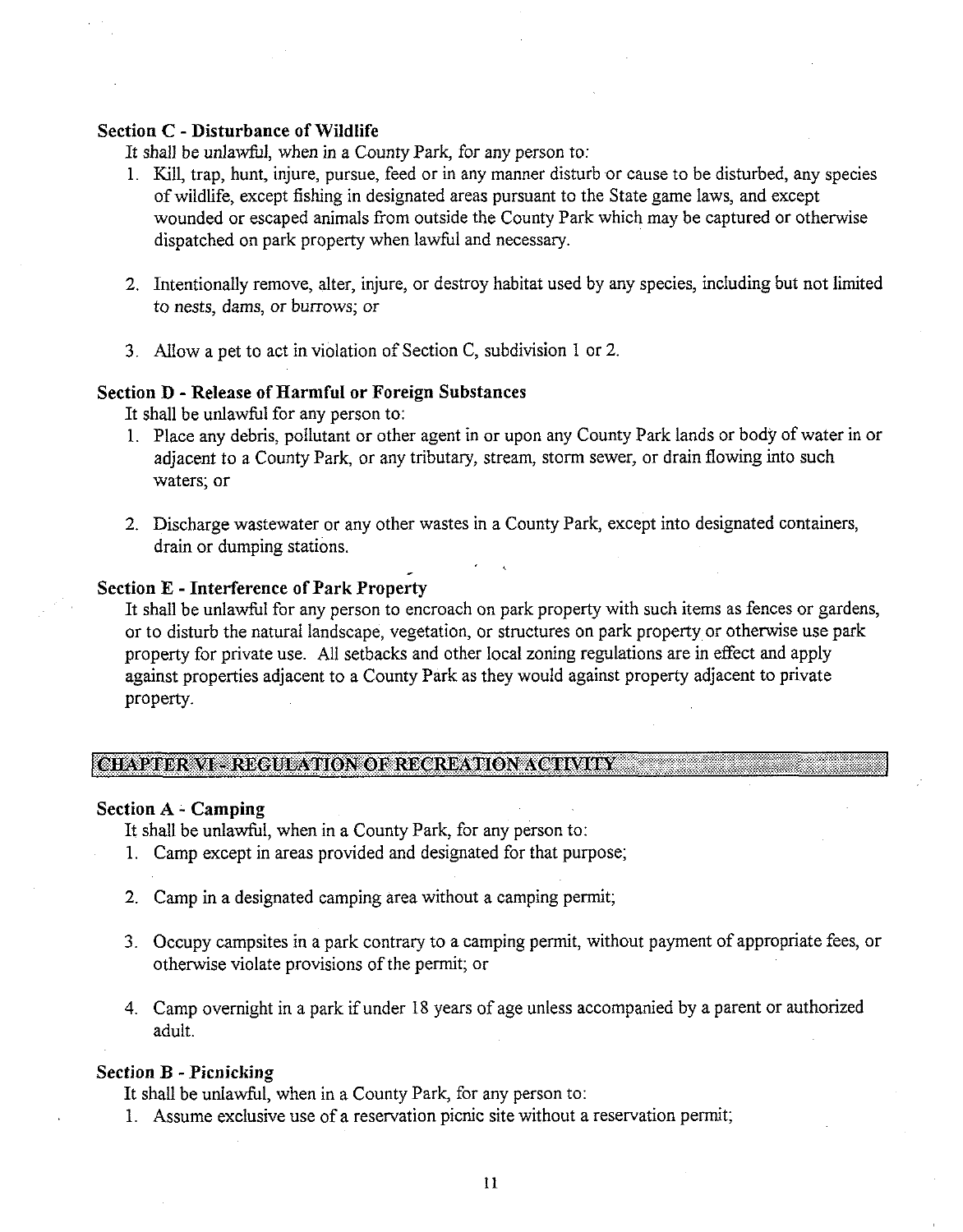- 2. Use a portion of a reservation picnic area without a reservation permit if the area is reserved by another group; or
- 3. Set up temporary shelters, tents, tarps, canopies and other such devices without authorization by permit.

#### Section **C** - Swimming

It shall be unlawful, when in a County Park, for any person to:

- 1. Wade or swim except at beaches designated for such use and only at such times when an authorized lifeguard is on duty unless otherwise explicitly posted and designated by the Park Director;
- 2. Allow a child wearing diapers to swim or wade in a swimming area without waterproof covering over the diaper;
- 3. Take glass or breakable containers of any kind onto a designated beach, into the water itself, or on any lake; or
- 4. While in the water, use air mattresses, inner tubes or other flotation devices not approved by the U.S. Coast Guard.

#### Section D - Scuba Diving

It shall be unlawful, when in a County Park, for any person to:

- 1. Scuba dive in violation of Minnesota Statute §86B.601;
- 2. Scuba dive in a designated swimming area;
- 3. Scuba dive within 100 feet of watercraft access point; or
- 4. Conduct scuba diving instruction without a permit.

#### Section E -Boating

It shall be unlawful, when in a County Park, for any person to:

- 1. Launch or land a motorized watercraft except at locations and times designated for that purpose;
- 2. Leave unattended any boat or other watercraft except in park areas designated for that purpose;
- **3.** Operate a watercraft in violation of Minnesota Statutes Chapter 86B, and Minnesota Rules Parts 6110.1600 - 6110.2300;
- 4. Operate a watercraft within a designated swimming area or posted Lake Byllesby Dam warning area;
- 5. Tow a person on water skis, inner tube or any other device; or use a surfboard or kneeboard in a park designated swimming area or boat launching area; or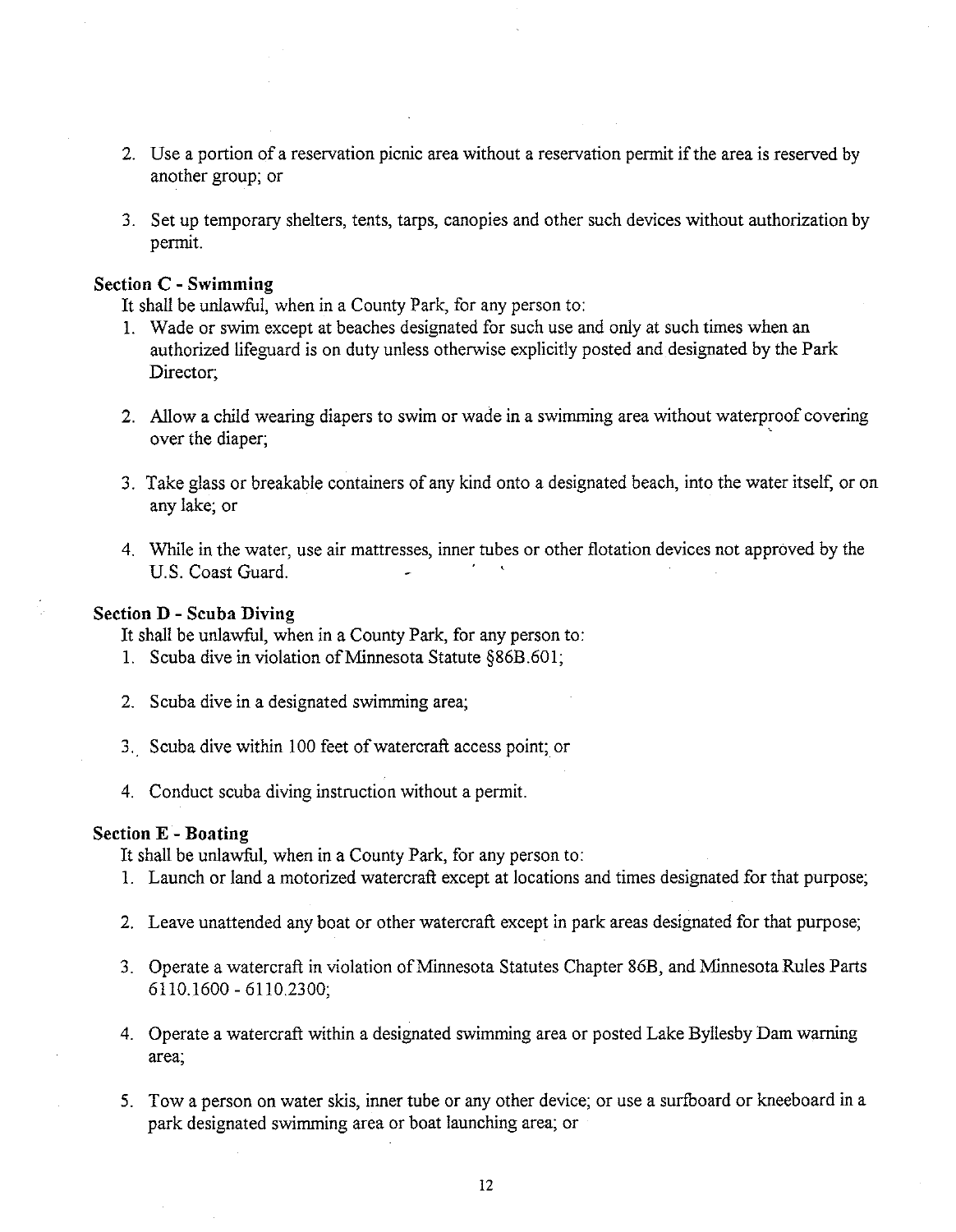6. Launch or remove any watercraft from County Park waters in violation of Minnesota Statutes Chapter 84D.

#### **Section F** - **Fishing**

It shall be unlawful, when in a County Park, for any person to:

- 1. Fish in violation of Minnesota Statutes Chapter 97C;
- 2. Fish in an area designated as a "no fishing" area; or
- **3.** Clean fish without disposing of the fish carcass in a waste receptacle.

#### **Section G** - **Horseback Riding**

It shall be unlawful, when in a County Park, for any person to:

- 1. Ride, lead, or allow a horse to be within a County Park except in designated riding areas and trails, at designated hours, and during the designated riding season which is set and posted by the Parks Department;
- 2. Ride a horse which cannot be held under such control that it may be reasonably turned or stopped; or ,  $\overline{a}$  ,  $\overline{a}$  ,  $\overline{a}$  ,  $\overline{a}$  ,  $\overline{a}$  ,  $\overline{a}$  ,  $\overline{a}$  ,  $\overline{a}$  ,  $\overline{a}$  ,  $\overline{a}$  ,  $\overline{a}$  ,  $\overline{a}$  ,  $\overline{a}$  ,  $\overline{a}$  ,  $\overline{a}$  ,  $\overline{a}$  ,  $\overline{a}$  ,  $\overline{a}$  ,  $\overline{a}$  ,
- **3.** Ride a horse in such a manner so as to create a nuisance or to endanger the safety or property of any park visitor, park employee, the rider, or the horse.

#### **Section H** - **Bicycling**

It shall be unlawful, when in a County Park, for any person to:

- 1. Operate a bicycle except on designated bikeways, roadways, or trails, and except as close to the right hand side thereof as conditions will permit, and only during the designated biking season which is set and posted by the Parks Department;
- 2. Operate a bicycle in such a manner so as to create a nuisance or to endanger the safety or property of any park visitor, park employee, or the rider;
- **3.** Operate a bicycle at a speed faster than is reasonable and safe with regard to the safety of the operator and other persons in the immediate area;
- 4. Operate a bicycle in violation of Minnesota Statutes Chapter 169; or
- 5. Park a bicycle except at a bicycle rack when such a rack is provided, and in instances where bicycle racks are not provided bicycles are to be parked where they will not create hazards to the activities of other park visitors, or disturb park activities.

#### **Section I** - **Hiking**

It shall be unlawful for any person to hike in a County Park on trails or in areas designated for other uses, or in areas closed to public use.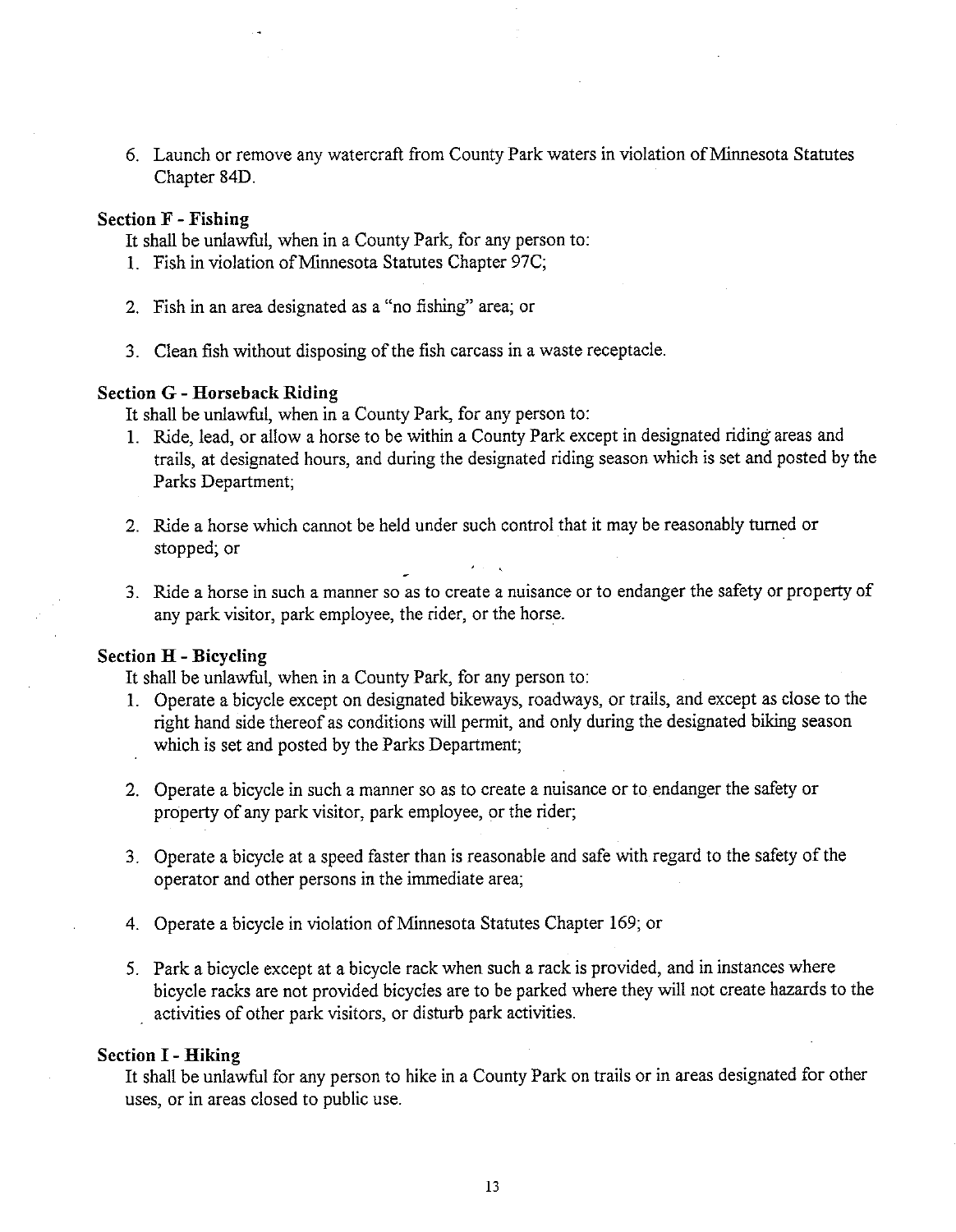#### **Section J - Roller-skating/In-line Skating/Skateboarding**

It shall be unlawful, when in a County Park, for any person to:

- 1. Operate skates or a skateboard except on designated bikeways, roadways, or trails, and except as close to the right hand side thereof as conditions will permit;
- 2. Operate skates or a skateboard in such a manner so as to create a nuisance or to endanger the safety or property of any park visitor, park employee, or the skater; or
- 3. Operate skates or a skateboard at a speed faster than is reasonable and safe with regard to the safety of the operator and other persons in the immediate area.

#### **Section K** - **Snowmobiling**

It shall be unlawful, when in a County Park, for any person to:

- 1. Operate a snowmobile except on designated trails, and except as close to the right hand side thereof as conditions will permit, and only during the designated snowmobile season which is set and posted by the Parks Department;
- 2. Operate a snowmobile in excess of posted speed limits when present or at a rate of speed greater than reasonable or proper under current conditions;
- **3.** Operate a snowmobile in such a manner so as to create a nuisance or to endanger the safety or property of any park visitor, park employee, or the snowmobile rider;
- 4. Operate a snowmobile in violation of Minnesota Statutes Chapter 84, or Minnesota Rule 6100; or
- 5. Operate a snowmobile in violation of any posted trail sign.

#### **Section L** - **Cross-Country Skiing**

It shall be unlawful, when in a County Park, for any person to:

- 1. Operate skis except on designated trails, and except as close to the right hand side thereof as conditions will permit, and only during the designated cross-country skiing season which is set and posted by the Parks Department;
- 2. Operate skis in such a manner so as to create a nuisance or to endanger the safety or property of any park visitor, park employee, or the skier; or
- 3. Conduct a race or event on cross-country ski trails without a permit.

#### **Section M** - **Other Winter Activities**

It shall be unlawful for any person to ice skate, coast, snowshoe, or downhill ski in a County Park except at such times and in such areas designated by the Park Director.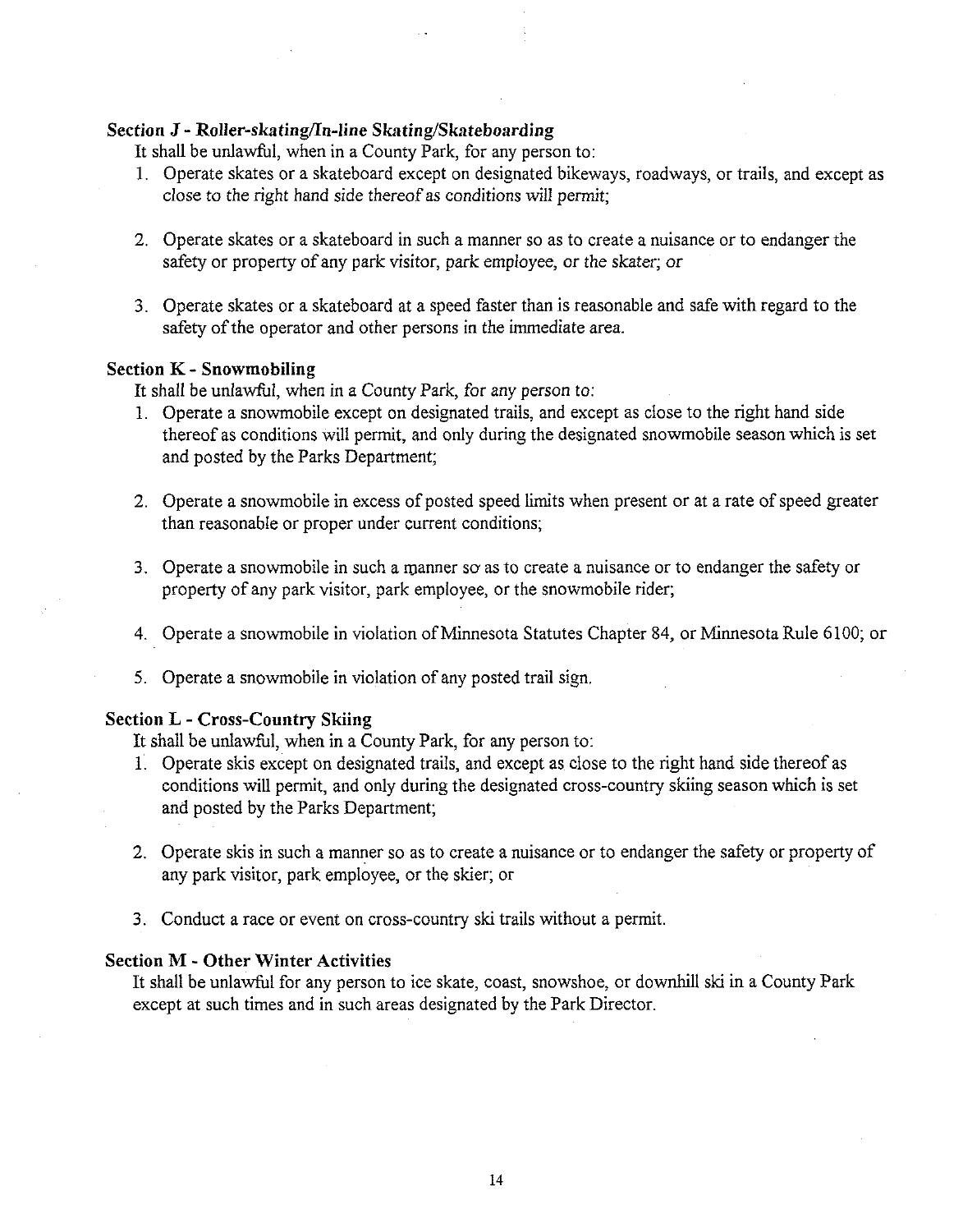#### tshave by a three presences of the contract of the contract of the state of the state of the state of the stat

#### **Section A** - **Vehicle Operation**

It shall be unlawful, when in a County Park, for any person to:

- 1. Operate, park, or leave any vehicle except upon roadways, parking areas, or other designated locations;
- 2. Operate, park, or leave a vehicle in violation of posted regulations, Minnesota Statutes Chapter 169, county or municipal traffic codes, or orders or directions of traffic officers or park employees authorized to direct traffic;
- **3.** Operate a vehicle at speed in excess of 25 miles per hour, or in excess of posted speed limits; or
- **4.** Operate a vehicle that emits excessive or unusual noise, noxious fumes, dense smoke or other polluting matter.

#### **Section B** - **Parking Vehicles**

It shall be unlawful, when in a County Park, for any person to:

- 1. Park or leave a vehicle standing except in a designated area and then only in a manner so as not to restrict normal traffic flow;
- 2. Park or leave a vehicle standing after posted closing hours without a valid camping permit or other permit;
- **3.** Park or leave a vehicle without a handicapped parking permit in view in a handicapped parking space; or
- **4.** Park or leave a vehicle without a boat trailer in a parking space designated for vehicles with boat trailers, or leave a vehicle with a boat trailer except in a designated boat trailer parking area when such area is provided.

#### **Section C** - **Maintenance of Motorized Vehicles**

It shall be unlawful for any person to wash, grease, change oil or perform other maintenance on any motorized vehicle in a County Park.

#### **Section D** - **Motorized Recreational Vehicles**

It shall be unlawful for any person to operate a motorized recreational vehicle within a County Park except in such areas and at times as designated by the Park Director.

#### CHAPTER VIII - ENFORCEMENT

#### **Section A** - **Park Patrol AuthorilylAuthorized Agents**

1. Designated Park employees may enforce the provisions of this ordinance and eject fiom the County Parks persons acting in violation of this ordinance.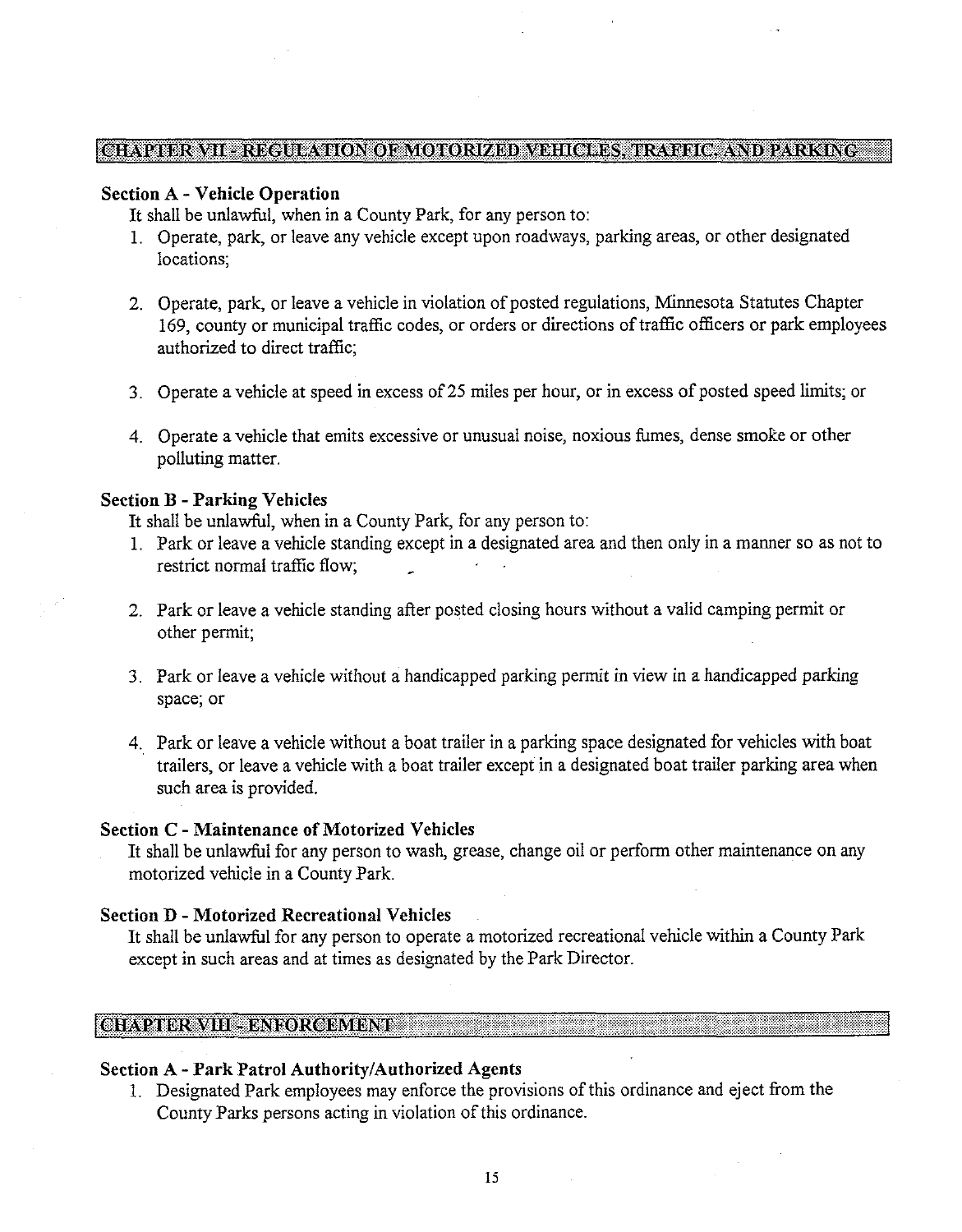2. Law enforcement authorities where County Park property is situated shall have jurisdiction to patrol and enforce the Dakota County Park Ordinance on County Park property. They also shall have jurisdiction to enforce any violation of state law or local laws which shall occur on County Park property.

#### **Section B -Additional Rules and Regulations**

The Park Director or Board shall have the right to issue rules and regulations relative to this ordinance. No person shall violate rules and regulations that may be established by the Board or Park Director.

#### **Section C** - **Fines and Penalties**

Violations of the provisions of this ordinance or failure to comply with any of its requirements, or rules and regulations established by the Board or Park Director, shall constitute a misdemeanor and shall be punishable as defined by law.

#### **Section D** - **Permit Revocation**

- I. If any person shall be found guilty in a court of competent jurisdiction of the violation of any provision of this ordinance the conviction shall operate as a revocation of any permit granted by the County Park Department without further action.
- 2. The Park Director or designee shall have the authority to immediately revoke for good cause any permit or reservation issued by the County Park Department.

#### **CHAPTER IX - MISCELLANEOUS**

#### **Section A** - **Exemptions**

AU park employees, contractors, emergency and enforcement personnel while acting in the performance of their assigned duties are exempt from the provisions of this ordinance.

#### **Section B** - **Repeal**

All ordinances pertaining to the regulation of Dakota County Parks enacted prior to this ordinance are hereby repealed.

#### **Section C -Enactment**

This ordinance shall be in fill force and effect from and after its passage and publication according to law.

#### **Section D** - **Notification**

It shall be the responsibility of Dakota County to provide for adequate notification of the public, which shall include placement of a sign at each public watercraft access outlining essential elements of the ordinance, as well as the placement of necessary buoys and signs.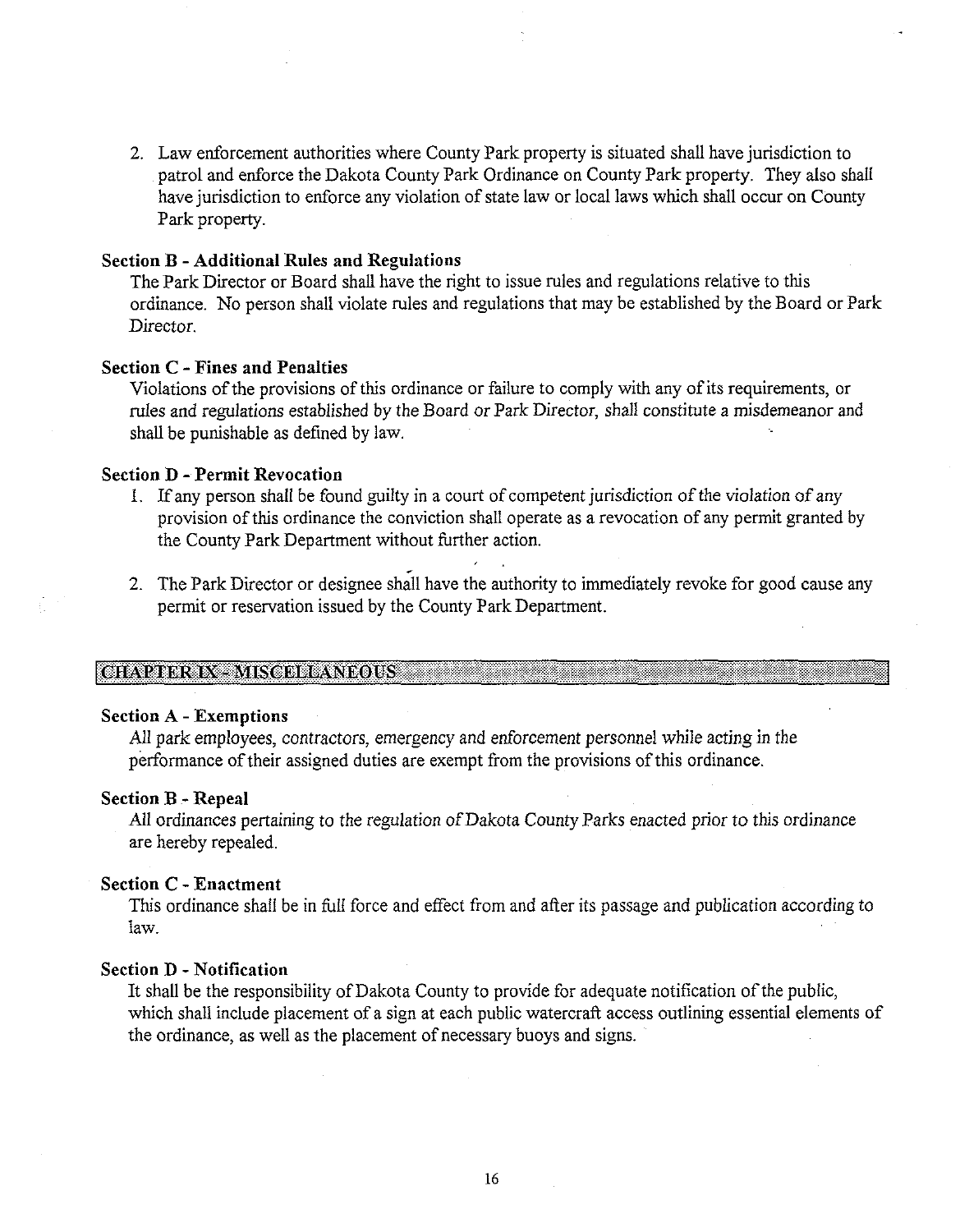#### **Section E** - **Severability**

The provisions of this ordinance shall be separable and the invalidity of any section, paragraph, subparagraph, subdivision, or other part thereof shall not make void, impair, invalidate or affect the remainder hereof.

#### **Section F** - **Amendment**

This ordinance may be amended from time to time by the Dakota County Board of Commissioners and such amendment may be shown by either marking the section amended, attaching the amendment to this ordinance, or reprinting the ordinance publication.

#### **GIAVABRA CHINE GINABDAVEL**

This ordinance shall be effective upon passage and publication by the Dakota County Board of Commissioners.

Passed by the Board of Commissioners on this 3rd day of June 1997.

ATTEST: COUNTY OF DAKOTA, STATE OF MINNESOTA

Mary Scheide

Date: *le-9-97* Date: *h-9-97* 

Jøseph A. Harris, Chair Clerk to the Board **bakota** County Board of Commissioners

Approved as to Form and Execution

Andrea G. White Assistant County Attorney ,

Date: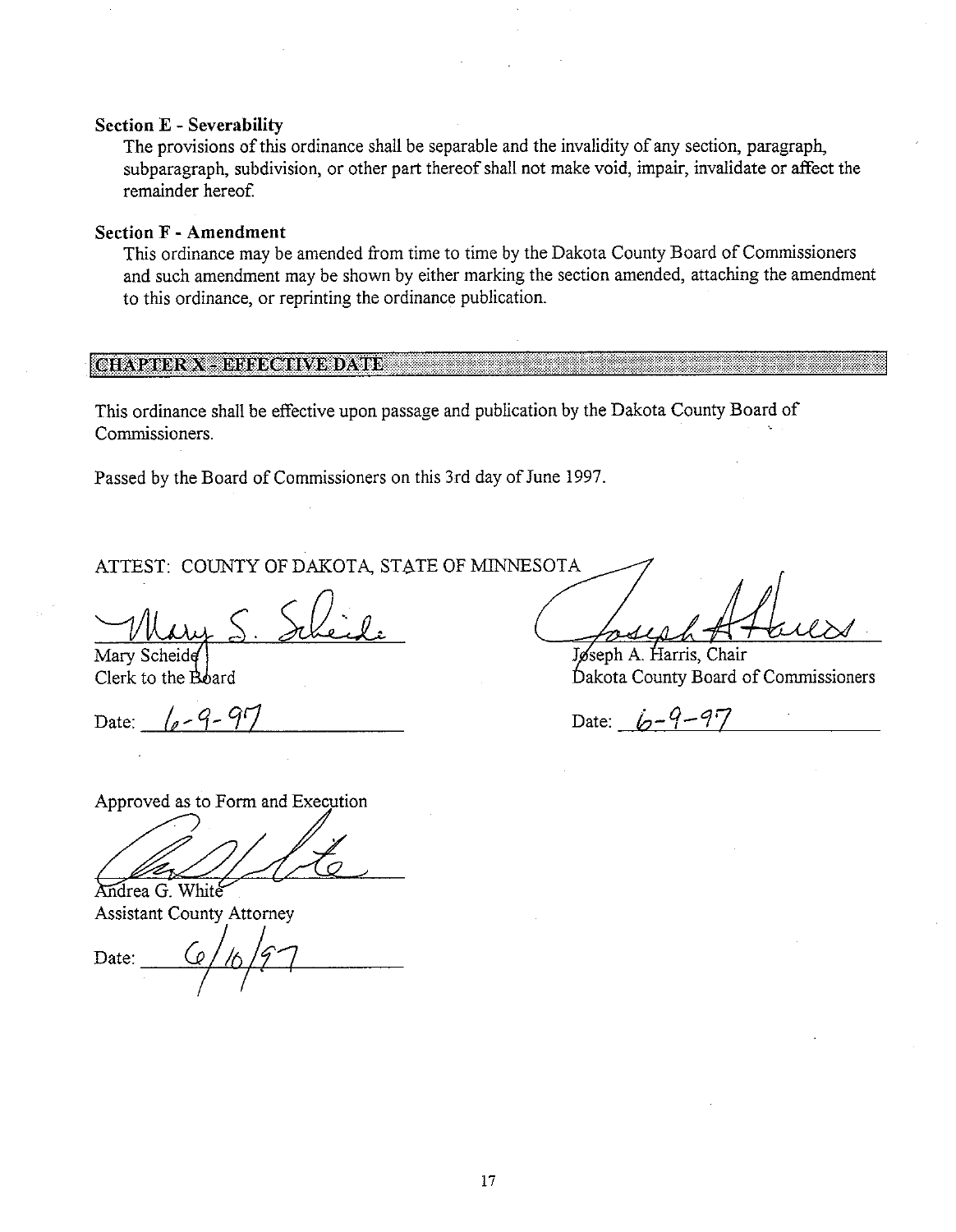

# Minnesota Department of Natural Resources

OFFICE OF THE COMMISSIONER 500 Lafayette Road St. Paul. Minnesota 55155-4037

May 13,1997

Mr. Jade Templin Physical Development Planner Dakota County - Office of Planning 14955 Galaxie Avenue Apple Valley, MN **55** 124-8679

Dear Mr. Templin:

We have reviewed the ordinance that you submitted on behalf of Dakota County Parks. The ordinance would place restrictions on boat launching, water skiing, swimming, scuba diving and snowmobiling.

. . . . I hereby approve those sections which are subject to Department of Natural Resources review, provided the following technical changes are made.

Section C - Swimming should read "It shall be unlawful, when in a County Park, for any person to:". In Number 4, you should eliminate all language after "U.S. Coast Guard."

Section D - Scuba Diving should read "It shall be unlawful, when in a County Park, for any person to:

1. Scuba dive  $\frac{1}{2}$  and "4.  $\frac{1}{2}$ " and "4. Conduct scuba diving instruction from a park without a permit."

Section E - Boating should read "It shall be unlawful, when in a County Park, for any person to:

1. Launch or land a motorized watercraft except at locations and times designated for that purpose;" and "3. Operate a watercraft in a County Park in violation of Minnesota Statutes Chapter 86B, and Minnesota Rules Parts 6110.1600 - 6110.2300;". Also, if Lake Byllesby Dam is not in a County Park, it should have a separate ordinance. If it is in a County Park, this part is fine.

Section K - Snowmobiling you either need to put the County Park qualifier before the list of numbers (as in Section D and E above), or refer to the County Park in each number. In Number I., you need to define the designated snowmobile season, or remove this

DNR Information: 612-296-6157, 1-800-766-6000 · TTY: 612-296-5484, 1-800-657-3929 · FAX: 612-296-4799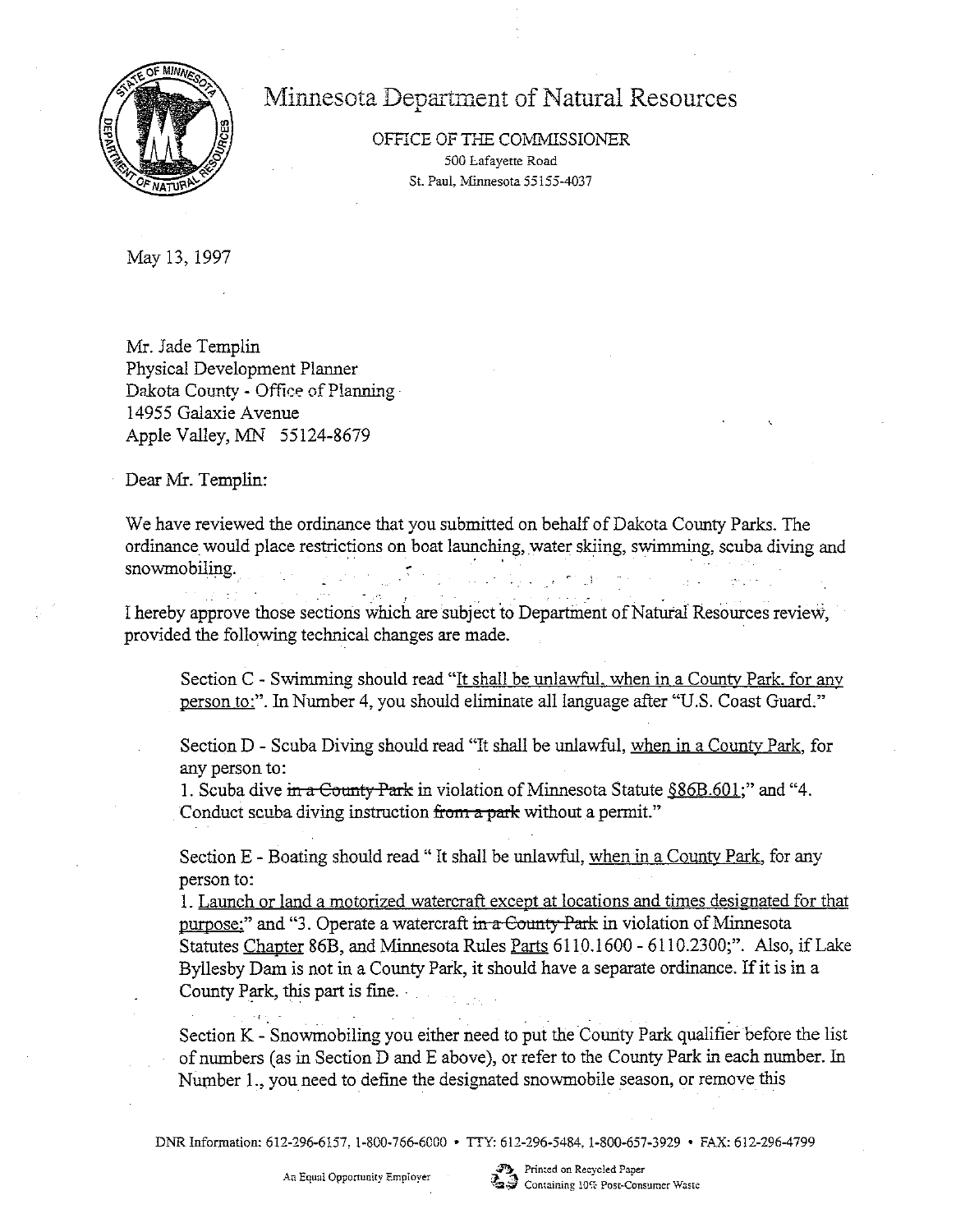language if there is not a season designated by the County Parks. Number 4 should read "Operate a snowmobile in violation of Minnesota Statutes Chapter 84, or Minnesota Rule 6100; or"

Tibor Gallo from the Attorney General's Office also had some concern about Chapter VIII -Enforcement, Section A - Park Patrol Authority/Authorized Agents and also Chapter **M** - Miscellaneous, Section A - Liability. He thought your County Attorney should take a look at these two sections. If you have questions, you can call him at (612) 296-0694.

Please remember that it is the responsibility of Dakota County to mark the public accesses with signs and notify the public of the conditions of this ordinance.

We will have a personnel change starting on Thursday, May 15, 1997. After the County has adopted the ordinance, please send a final copy to: Marcella Jerome, Boating Staff Specialist, Department of Natural Resources, 500 Lafayette Road, St. Paul, MN 55155-4046.

If you have any questions, please contact her at (612) 297-5708.

Sincerely,

Sando

Rodney *M*. Sando Commissioner

cc: Paul Rice - Region VI Enforcement Nancy Huonder - Enforcement Dale Homuth - Region VI Hydrologist Kim Lockwood - Water Access Section Duane Shodeen - Region VI Fisheries Bill Johnson - Region VI Trails and Waterways Tibor Gallo - Attorney General's Office Brian McGinn - Dakota County Sheriff's Department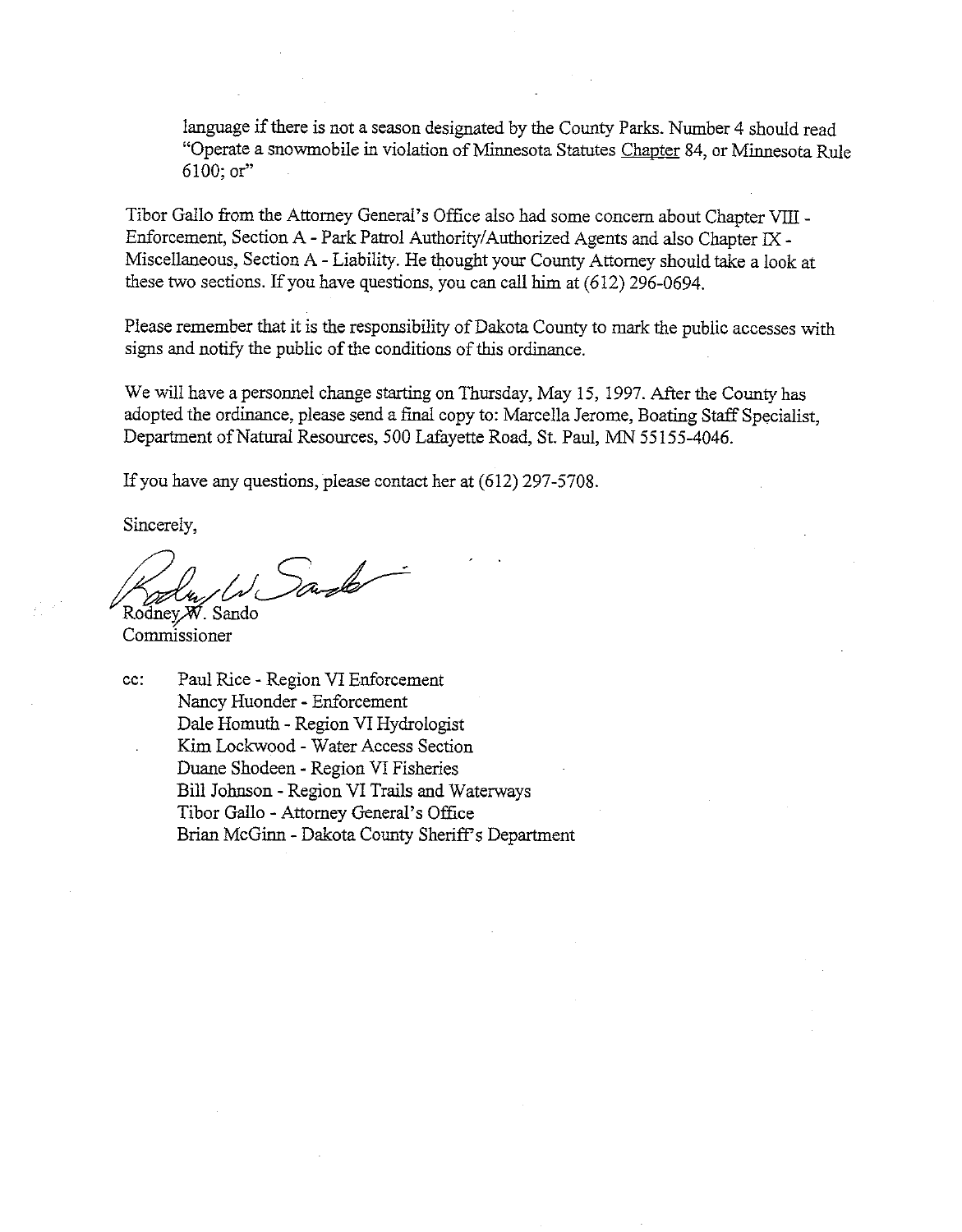#### **Attachment B**

# **Phase I Summary of Findings: Topics for Revision Consideration**

| <b>Topic</b>                                                                   | <b>Potential Revision</b>                                                    | Ord. Ch.       |
|--------------------------------------------------------------------------------|------------------------------------------------------------------------------|----------------|
| <b>CHAPTER I-PURPOSE/AUTHORITY/DEFINITIONS</b>                                 |                                                                              |                |
| <b>Definitions</b>                                                             | Add definitions for items not currently covered.                             | I.C            |
| <b>CHAPTER II - REGULATION OF PUBLIC USE</b>                                   |                                                                              |                |
| Greenway                                                                       | Consider hours of use for commuters; language on pet leash requirements.     | II. A          |
| Assembly                                                                       | Add language on provisions for lawful assembly.                              | II. B          |
| Fees                                                                           | Consider allowing Director discretion to waive or reduce fees.               | II.C           |
| <b>CHAPTER III - REGULATION OF GENERAL CONDUCT</b>                             |                                                                              |                |
| Alcohol and Drug Use                                                           | Allowances and enforcement clarifications.                                   | III. B         |
| <b>Handbills</b>                                                               | Add language covering the distribution of paper literature or fliers.        | III. D         |
| Personal Property, Semi-Permanent and                                          | Evaluate use of semi-permanent property in parks; allow towing cars,         | III. D, VII. B |
| Abandonment                                                                    | removal of abandoned items.                                                  |                |
| Littering                                                                      | Direct Park staff to pursue violations administratively.                     | III. E         |
| Firearms, Possession                                                           | Update language to cover permit to carry.                                    | III. F         |
| Tobacco/E-Cigarette Use                                                        | Review and update language to conform to existing policy.                    | N/A            |
| <b>CHAPTER IV - REGULATIONS PERTAINING TO GENERAL PARKLAND OPERATION</b>       |                                                                              |                |
| Photography, Commercial                                                        | Add language covering commercial photography.                                | IV. A          |
| <b>Amplified Noise</b>                                                         | Review language.                                                             | IV.B           |
| Outdoor Grilling                                                               | Add definition; address provisions for outdoor grilling.                     | IV.C           |
| Drones/Unmanned Aircraft Systems                                               | Consider language covering appropriate use.                                  | IV. D, IV. E   |
| <b>Horse Carts</b>                                                             | Consider use of pulling carts.                                               | IV. G          |
| Pets, Impoundment of                                                           | Add language expanding authority to remove and impound pets.                 | IV. G          |
| Restrooms, Use of                                                              | Prohibit loitering in restrooms and inappropriate use.                       | IV. H          |
| Sleeping in Vehicles                                                           | Add language that specifically addresses sleeping in vehicles.               | IV. H, VI. A   |
| <b>CHAPTER V - PROTECTION OF PROPERTY, STRUCTURES, &amp; NATURAL RESOURCES</b> |                                                                              |                |
| Damage to Park Property                                                        | Add language covering damage from skates/skateboards.                        | V.A            |
| <b>Hammocks</b>                                                                | Add language protecting natural resources from misuse.                       | V.A            |
| Moving Benches/Tables/Other Property                                           | Add language prohibiting the relocation of certain property.                 | V.A            |
| Animals, Dumping of                                                            | Add language covering the dumping of earthworms or other bait.               | V. B           |
| Archeological Digging                                                          | Address provisions for digging.                                              | V. B           |
| Foraging                                                                       | Consider allowances for the collection and use of certain items by visitors. | V.B            |
| Hunting                                                                        | Add language concerning organized hunts.                                     | V.C            |
| Firewood                                                                       | Add language on visitors collecting firewood for use within County Parks.    | N/A            |
| <b>Metal Detecting</b>                                                         | Add clarification language, and allow for certain types of detecting.        | N/A            |
| <b>Aquatic Invasive Species</b>                                                | Review whether AIS statues are enforceable in County Parks.                  | N/A            |
| <b>CHAPTER VI - REGULATION OF RECREATION ACTIVITY</b>                          |                                                                              |                |
| <b>Cabins &amp; Campgrounds</b>                                                | Further define the allowances for enforcing park rules.                      | VI. A          |
| Sleeping in Vehicles                                                           | Add language that specifically addresses sleeping in vehicles.               | IV. H, VI. A   |
| <b>Inflatables</b>                                                             | Review definition of inflatables.                                            | VI.C           |
| <b>Dangerous Games</b>                                                         | Add definition; address provisions for dangerous games.                      | N/A            |
| Disc Golf                                                                      | Address provisions for disc golfing.                                         | N/A            |
| Geocaching                                                                     | Add language concerning the placement of geocaches.                          | N/A            |
| Golf                                                                           | Address provisions for golfing.                                              | N/A            |
| <b>CHAPTER VII - REGULATION OF MOTORIZED VEHICLES, TRAFFIC, AND PARKING</b>    |                                                                              |                |
| <b>Parking Enforcement</b>                                                     | Allow for citation of parking violations and towing.                         | VII. B         |
| Electric Vehicle Use                                                           | Consider allowances for certain electric vehicles on trails.                 | VII.D          |
| <b>Mobility Devices</b>                                                        | See Electric Vehicle Use                                                     | VII.D          |
| <b>CHAPTER VIII - ENFORCEMENT</b>                                              |                                                                              |                |
| Authority                                                                      | Review guidelines on enforcement procedures and authority.                   | VIII. A        |
| <b>Administrative Offenses</b>                                                 | Reclassify certain offenses as administrative.                               | N/A            |
| Permits, Failure to Display                                                    | See Authority                                                                | N/A            |
| Signage                                                                        | Clarify enforcing the failure to abide by signage. See Authority.            | N/A            |
| <b>Child Safety</b>                                                            | Allow for the authority to enforce supervision of children.                  | N/A            |